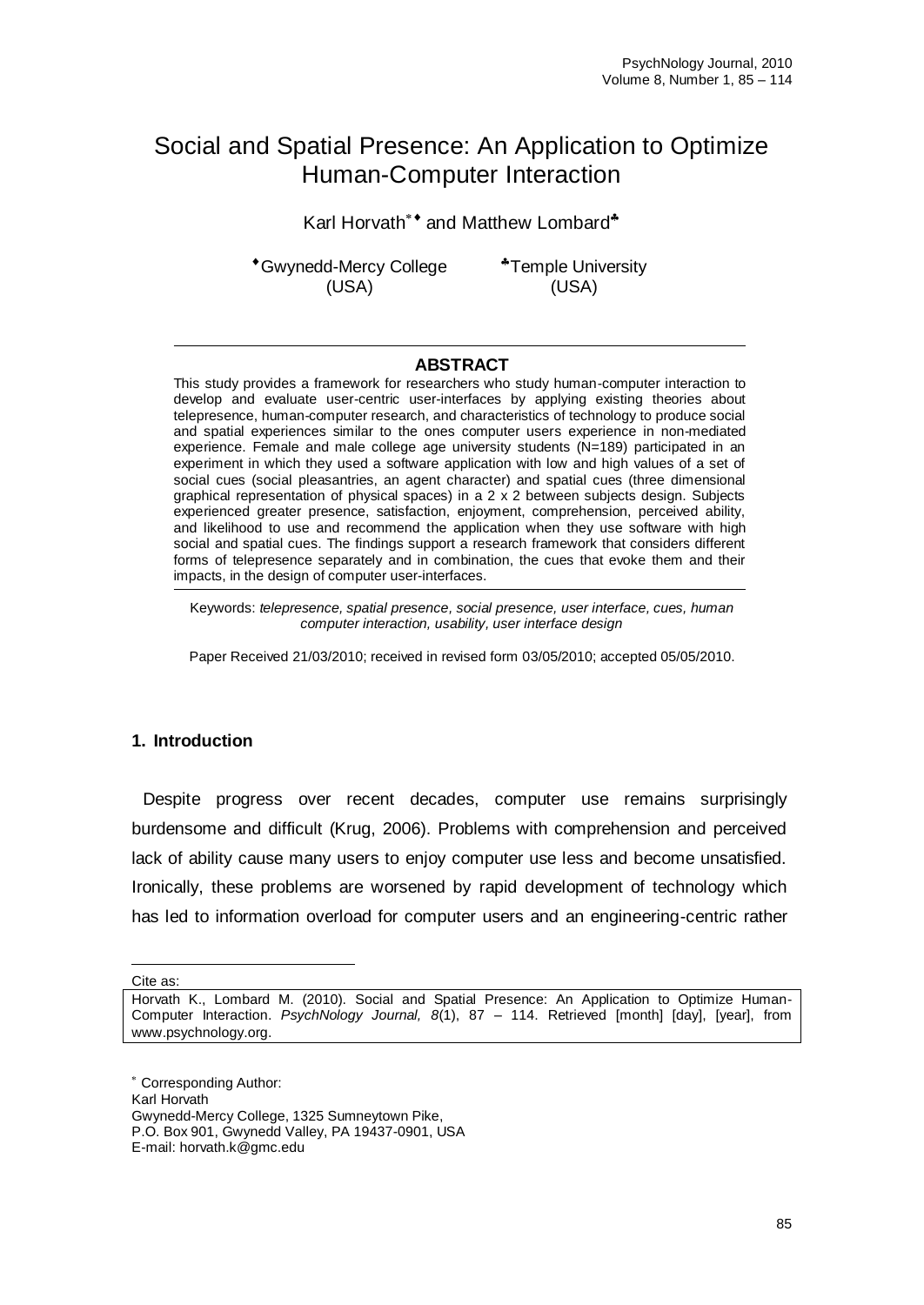than user-centric perspective in the design of computers and user interfaces. Anecdotal observations in computer support situations and the fact that all computer users, from novice to expert, report a substantial number of inefficient, unsatisfying and unpleasant computer use experiences, support this conclusion (Nielsen, 1993).

At the same time, a growing cross-disciplinary literature is examining telepresence phenomena, in which users of various media technologies including computers overlook the existence or nature of the technology (International Society of Presence Research, 2003; Lombard & Ditton, 1997; Moore, 1997; Nass, Fogg, & Moon, 1997; Nass, Lombard, Henriksen, & Steuer, 1995; Nass & Steuer, 1994; Nass, Steuer, Tauber, & Reeder, 1993; Nass, Reeves, & Leshner, 1996; Nass, Moon, Fogg, Reeves, & Dryer, 1995). In telepresence (hereafter, presence) scholarship, both spatial cues that provide information about the environment and social cues that provide information about social interactants, have been associated with this "illusion of nonmediation" (Lombard & Ditton, 1997) and a variety of impacts including learning and enjoyment (Blythe, Monk, Overbeeke, & Wright, 2003; Perlman, 1997).

The study reported here investigated the utility of applying telepresence theory and research to address computer use problems and increase the value of these humancomputer interactions. A brief review of background concepts and literature is followed by the presentation of formal hypotheses and research questions, the study"s method and results, and a discussion of their implications.

## **2. Background**

One cause of computer use problems is that computer science continues to move forward, developing hardware and software, and computer users often cannot keep up by revising skills, remembering changes between different versions of software and purchasing equipment that can accommodate more powerful software. The nature of changing technology causes a condition of information overload for computer users. While the added functionality and power made possible by advances in hardware and software may offer benefits to users, they often require the user to continually adapt and revise or relearn skills to make the software work (Law, Hvannberg, Cockton, Jeffries, & Wixon, 2008).

Another reason for human-computer problems is computer and software design processes that do not place an emphasis on how humans use computers. An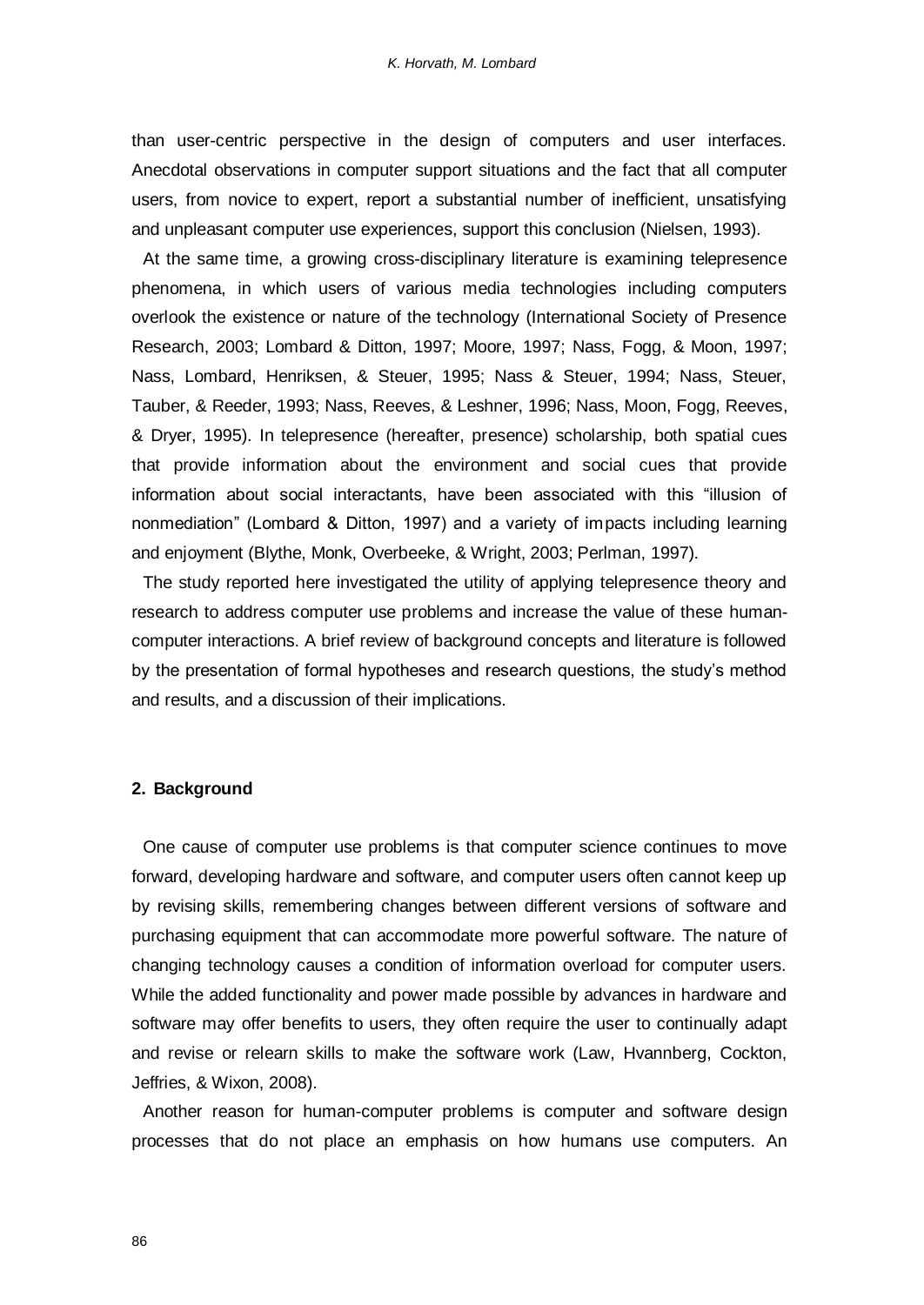engineering-centric design perspective, with the people involved in creating computers failing to relate to them as a novice user does, can result in the creation of inflexible, non-intuitive computer systems (Pruitt & Adlin, 2006). When the average user encounters an error that confuses them it is a sign that the system is communicating in an engineering-centric manner.

Varied and interchangeable names are often used to describe computer hardware, software and the computer as a whole, including 'computer,' 'software,' 'hardware,' 'application,' 'system,' 'machine,' 'workstation,' 'browser,' 'site,' 'program' and 'userinterface." The computer user-interface, the intended primary point of contact and communication between the computer and the computer user, is the source of many computer use problems (Bailey, 1996; Scott & Neil, 2009; Shneiderman, Plaisant, Cohen, & Jacobs, 2010; Tidwell, 2005) and the object of this study.

The user-interface of any device or tool provides users with the understanding of what the tool can do and how to use it. A shovel's handle and an automobile's steering wheel and foot pedals provide an understanding of how to dig and drive, respectively. A computer user-interface is the input and output devices that provide and/or exchange visual (images, text, graphics), aural (voice, sound effects) and haptic (motion, vibration) information when a person interacts with (uses) the computer (Bailey, 1996; Scott & Neil, 2009; Shneiderman et al., 2010; Tidwell, 2005). Manipulating the user-interface allows a computer user to compose a document or complete another task (Norman, 1990).

Computers were and often still are developed with a focus on basic practical concerns of functionality, reliability and power, which can result in a computer user having to conform to the capabilities and limitations of the computer rather than the computer accommodating the behavior of the computer user. Creating a computer that functioned was a higher priority than the computer user's experience (Bailey, 1996; Shneiderman et al., 2010; Shiva, 2000). But the study of Human Computer Interaction (HCI) has focused on variables such as the user"s satisfaction, comprehension, ability (efficiency) and enjoyment (Chin & Newsted, 1995; Lawrence & Low, 1993; Preece et al., 2003; Shackel, Preece, & Keller, 1990). And Computer Mediated Communication (CMC) research has addressed similar concerns with a focus on the quality of humanto-human interaction via computers (Rice, 1984; Sproull & Kieshler, 1991; Wiesenfeld, Raghuram, & Gurad, 1998).

The first author"s observations regarding the effects of standard user-interfaces over 18 years providing and overseeing the provision of support to computer users in

87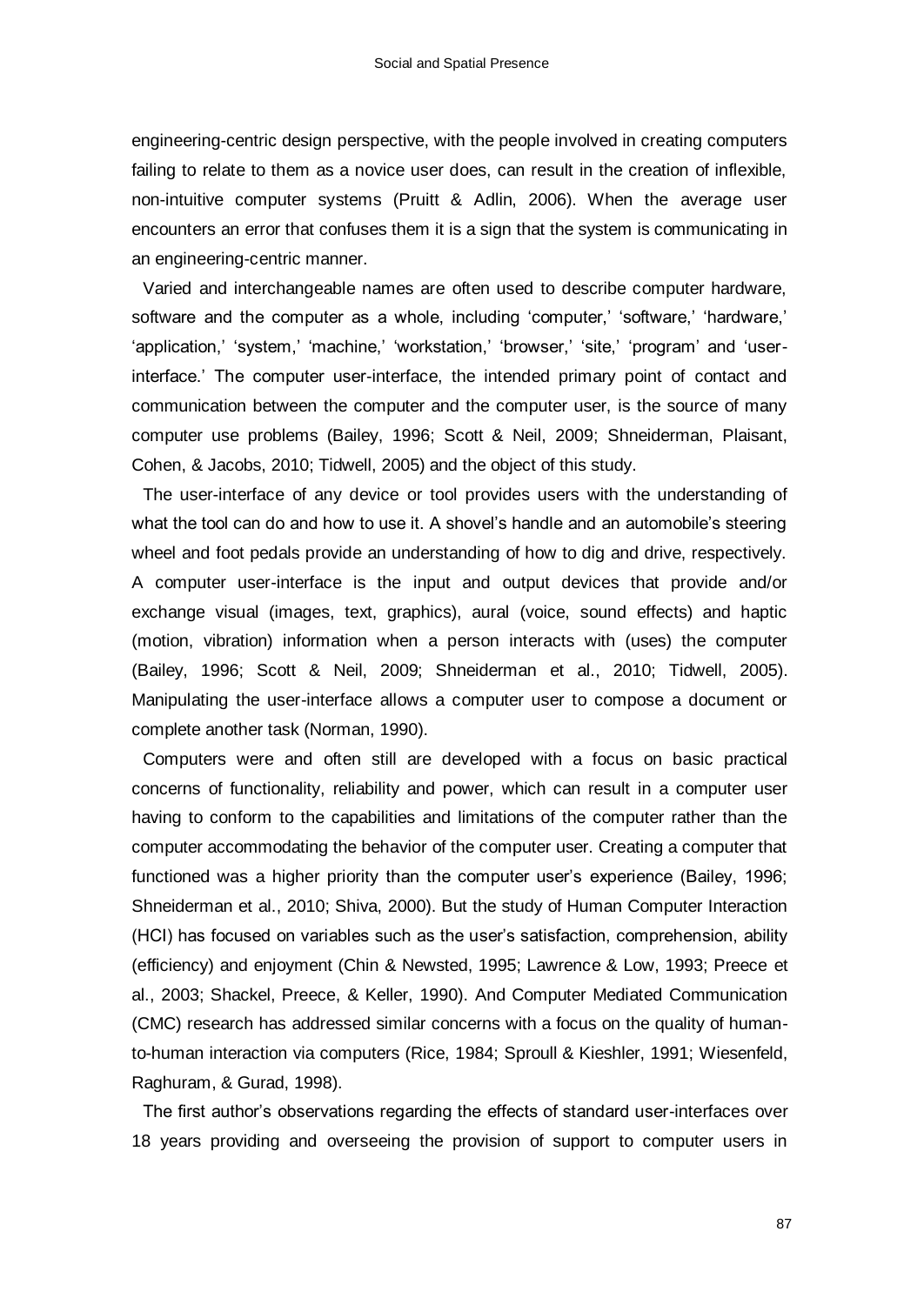business and non-profit organizations for a variety of commercial and proprietary computer systems echo many of the results of HCI and CMC research. Support requests most often revolved around problems with comprehension and inability to utilize the user-interface. Users reported they were unable to understand the meaning of tasks or the steps necessary to complete them, and a perceived inability to complete tasks or in some cases even use the computer. Many users communicated feelings of dissatisfaction and a lack of enjoyment regarding computer use, and a desire to avoid using computer systems unless absolutely necessary. Using systems less meant less exposure to the systems, inhibiting learning and leading to more calls for computer support. Some users became so frustrated experiencing these problems they displayed emotions of anger, frustration and even fear. Despite a long term trend in which computers have become not only more powerful and capable but (somewhat) easier to use, these user experiences suggest the need for significant improvements in the computer user-interface.

The ideal user-interface would put the user within a computing environment that allows them to concentrate on the task at hand and not the computer itself. In effect the computer would perform so effectively that the user would be unaware of it. This is different than ubiquitous computing (computers embedded into appliances and other objects in our environment (Weiser, 1993; Xerox Palo Alto Research Center, 2003); here the computer becomes an extension of human consciousness, adapting to the user rather than requiring the user to adapt to it. Ultimately, the computer userinterface would be so connected with the computer user that problems of comprehension, ability, satisfaction and enjoyment would be minimized or eliminated.

A concept that captures this notion is (tele)presense. Presence refers to a phenomenon in which users of media at some level and to some degree overlook the true role of technology in the experience (International Society of Presence Research, 2003**;** Lombard & Ditton, 1997). Users of virtual reality, high definition television, simulation rides and other entertainment media experience presence (Campanella Bracken & Skalski, 2009). The phenomenon is also evoked to a lesser degree with traditional technology such as the telephone and television. For example, when we watch television and become engrossed in an engaging program we may feel like "we are there". Our actual physical surroundings drop away from consciousness and we mentally enter the world of settings, people and events we are watching.

A growing body of research demonstrates that presence can enhance interaction for media users and enable new efficiencies and discoveries. Some of the areas explored

88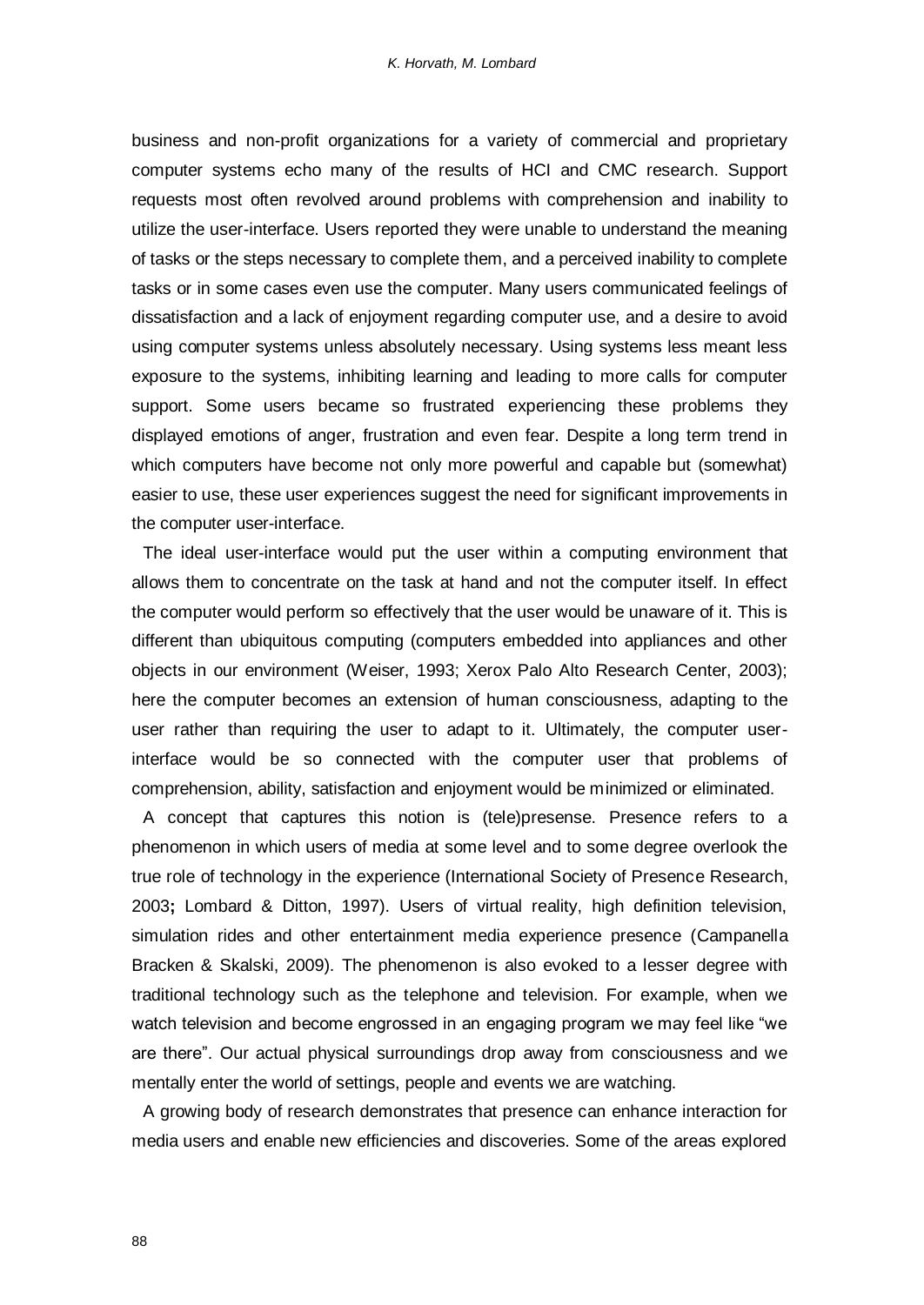in this research are training and education (Chu & Schramm, 1967; Hackman & Walker, 1990), scientific exploration (Stoker, Barch, Hine, & Barry, 1995), physical medicine (Crump & Pfiel, 1995; Hamit, 1995; Ota, Loftin, Saito, Lea, & Keller, 1995), psychological medicine (Abkarian, King, & Krappes, 1987; Dongier, Tempier, Lalinec-Michaud, & Meunier, 1986; Jerome, 1986; McNally, 1987), building and architecture (Yan & Ouhyoung, 1994), and safety and automobile design (Hoffmann & Mortimer, 1994; McLeod & Ross, 1983).

Presence is a multidimensional concept and phenomenon. Many different dimensions or types of presence have been proposed (Lombard & Ditton, 1997; Lombard & Jones, in press) but arguably the most common distinction is between social and spatial presence (International Society of Presence Research, 2003).

Social presence occurs "when part or all of a person"s perception fails to accurately acknowledge the role of technology that makes it appear that s/he is communicating with one or more other people or entities" (International Society of Presence Research, 2003, para. 7e; Reeves & Nass, 2000). Social cues can lead to social presence when, for example, a television anchor or character talks to the camera and thus apparently the viewer, computer software can provide a friendly character that interacts with the user, or a computer or other technology itself seems to have a personality or otherwise "behave" like a person (Moon & Nass, 1996b).

Spatial presence occurs "when part or all of a person's perception fails to accurately acknowledge the role of technology that makes it appear that the person is in a physical location or environment different from her/his actual location and environment in the physical world" (International Society of Presence Research, 2003, para. 7a). Spatial cues such as 3D, audio, video, haptics and odors can be used to evoke spatial presence. Examples of this are seen in the experience of IMAX films, simulation rides and virtual reality.

Researches by Biocca (1995), Heeter (1992), Held and Durlach (1992), Rice (1993) and many others shows that cues that evoke presence can be systematically applied to computers and computer software to effectively elicit both feelings of social interaction and a sense of three-dimensional space. The general argument is that applying cues in this context can trigger similar psychological mechanisms that people use for social and spatial interaction in the "real" world and thereby lead to a variety of important responses. Early theories of media richness (Rice, 1992) and social presence (Short, Williams, & Christie, 1976) sought to match organizational tasks and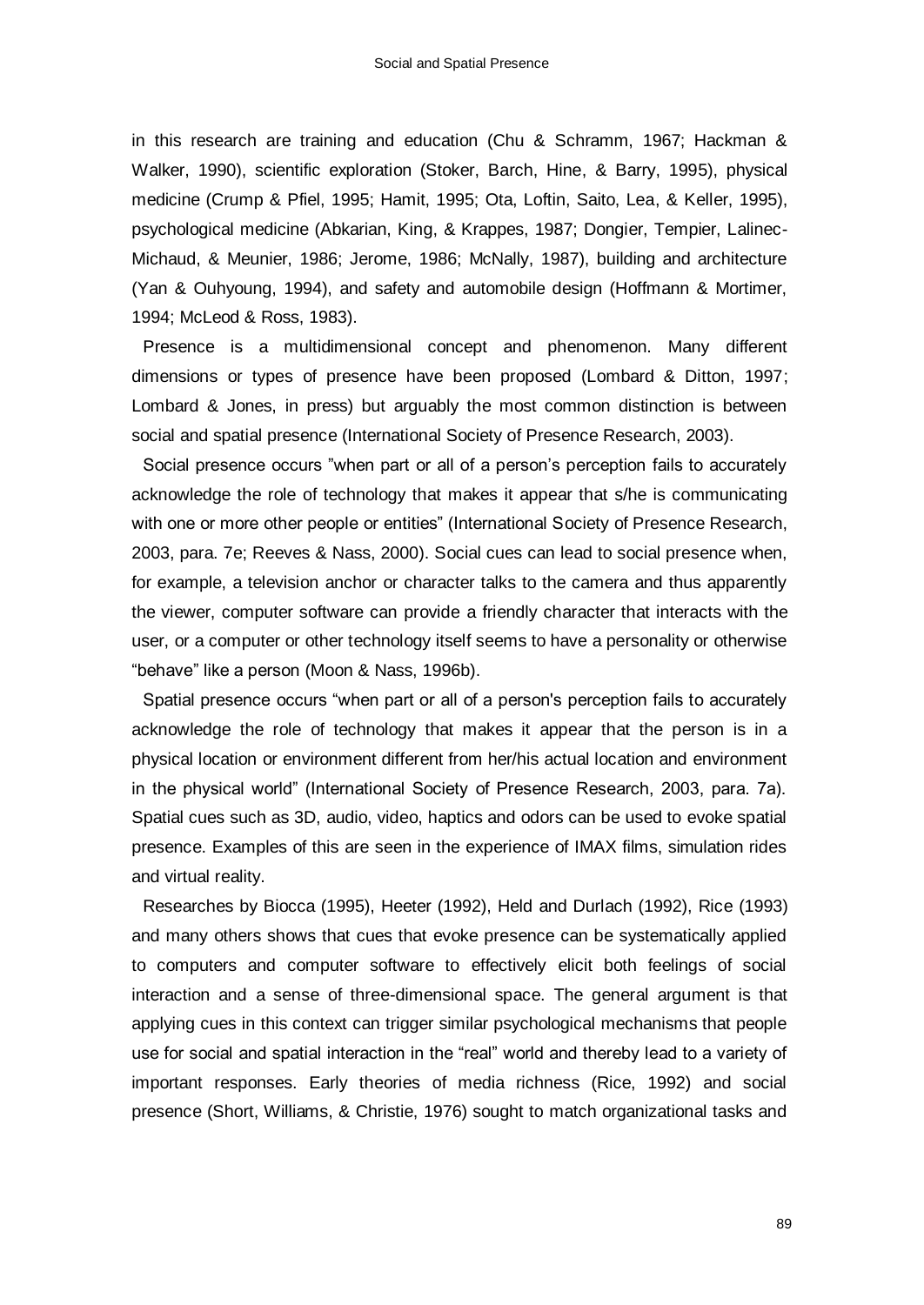media in order to achieve greater efficiency and satisfaction, important goals of much work in HCI.

The discussion so far suggests that computer use can be made more satisfying and enjoyable – the computer can be made more usable – if the user-interface is designed with a user-centric criterion in which the computer is expected to accommodate the user. One way to design such an interface is to provide social and spatial cues for computer users so they can interact with user-interfaces in the same ways they interact with the world in everyday life. Presence is thus proposed as an effective framework to help users to communicate with and utilize the computer.

The link between presence and usability can be observed in presence related research conducted under the rubric Computers Are Social Actors (CASA) (Reeves & Nass, 1996; Nass et al., 1995; Nass & Steuer, 1994; Nass, Steuer, & Tauber, 1994; Nass et al., 1993; Nass et al., 1996; Nass et al., 1995). The CASA research established that computer users respond to and interact with technology as they would with people. In their book, *The media equation: How people treat computers, television, and new media like real people and places*, Reeves and Nass (1996) explain that people experience a sense of social interaction with computers (and other technologies) as we do with other people because our "old brains" are "hard wired to be social" (p. 12). According to this view, we can't help but act and react to social stimuli regardless of whether they come from humans or machines due to evolutionbased default behaviors.

There are many kinds of social and spatial cues that should evoke social and spatial presence in a computer user-interface. Social cues include human speech (Nass & Brave, 2005); text that includes social pleasantries (Nass, Steuer, & Tauber, 1994; Nass et al., 1993); and photorealistic or drawn and still or animated visual representations of a person's or a character's body or face (Nowak & Biocca, 2003; Reeves & Nass, 1996). Spatial cues likely to evoke spatial presence follow research with other media and include visual simulations of three-dimensional space via photos or drawings of environments, and text references to spaces and movement within spaces (Biocca & Delaney, 1995; Heeter, 1992; Held & Durlach, 1992; Lombard, 1995; Lombard & Ditton 1997). While these cues should lead to social and spatial presence, their absence or reduced use should evoke lower levels of presence.

Social and spatial cues and presence in the context of a user-interface should lead to a more efficient, satisfying and enjoyable experience. Aside from the comfort with more "natural" interaction, dynamic and dimensional images, sounds, and characters should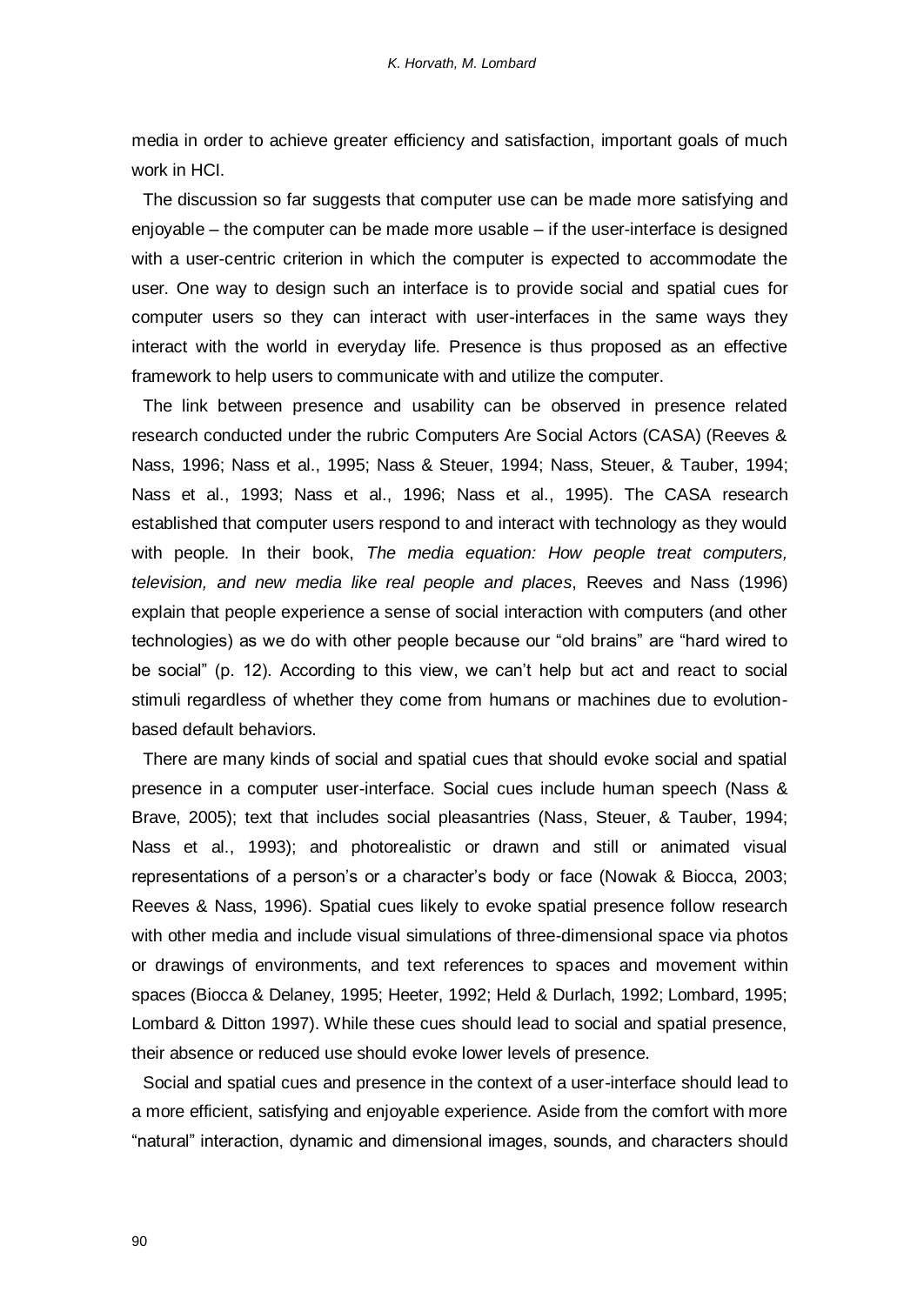be inherently more entertaining than mere plain text (So & Brush, 2008). As a result of greater efficiency, satisfaction and enjoyment, the user"s perception of their computer skills and abilities may be increased by presence, which may lead them to access more powerful features of software (Nosper et al., 2005; Sylaiou, Mania, Karoulis, & White, 2010).

Both quality and quantity of social and spatial cues in a computer interface should influence the degree to which social and spatial presence are evoked and lead to positive effects (Gunawardena & Zittle, 1997). Quality is arguably more important since a great number of cues with poor quality may remind the user of the mediated nature of the experience. The particular task at hand and the context of the interaction also make a difference in how the user experiences presence.

The continuing evolution of technology offers the real possibility for the design of computer systems that can evoke presence for human users. Greater power and storage allow the use of more graphics, objects, and automated tasks; artificial intelligence allows more personalized interactions; increasingly sophisticated algorithms produce increasingly realistic images and sounds; and this combined with new modes of interaction such as intuitive motion-based input devices and augmented and ubiquitous computing will permit the use of robust social and spatial cues that evoke presence.

All of this represents an exciting set of challenges for those who study and design computer interfaces. But despite the growing presence literature, we have little understanding of the relative contributions of social and spatial cues, and their combination, to social and spatial presence and to the variety of positive outcomes they are thought to influence.

Based on the discussion above, the experiment reported here examines the independent and cumulative effects of social and spatial cues on outcome variables including satisfaction, enjoyment, comprehension of a task, perceived ability and likelihood to use a computer interface.

#### **3. Hypotheses and research questions**

This section presents the hypotheses and research questions for the study.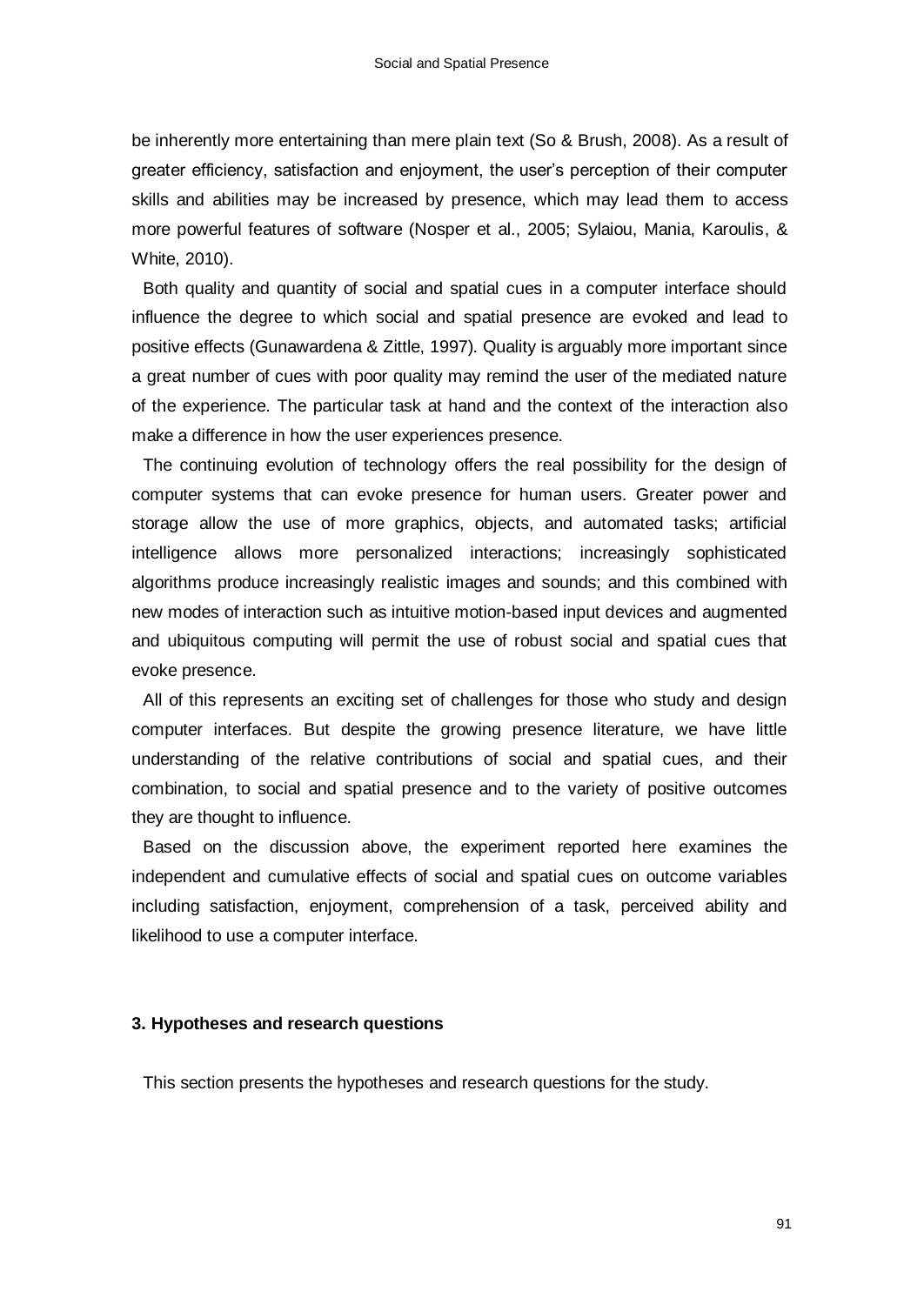# **3.1 Primary hypotheses**

The primary hypotheses, based on the literature reviewed above, concern the relationships among social and spatial presence and a diverse set of dependent variables.

# *Social and Spatial Cues Evoke Presence in Computer Users*

H1a Social cues in a user-interface will evoke social presence in computer users. H1b Spatial cues in a user-interface will evoke spatial presence in computer users.

## *Satisfaction and Social and Spatial Cues*

H2 Computer users will report greater overall satisfaction interacting with more rather than fewer social (H2a) and spatial (H2b) cues in a computer user-interface.

## *Enjoyment and Social and Spatial Cues*

H3 Computer users will report greater enjoyment interacting with more rather than fewer social (H3a) and spatial (H3b) cues in a computer user-interface.

## *Comprehension and Social and Spatial Cues*

H4 Computer users will report greater comprehension interacting with more rather than fewer social (H4a) and spatial (H4b) cues in a computer user interface.

## *Perceived Ability and Social and Spatial Cues*

H5 Computer users will report greater perceived ability interacting with more rather than fewer social (H5a) and spatial (H5b) cues in a computer user-interface.

# *Likelihood to Use an Application and Social and Spatial Cues*

H6 Computer users will report that they would be more likely to use a computer userinterface with more rather than fewer social (H6a) and spatial (H6b) cues.

## **3.2 Secondary hypotheses**

The secondary hypotheses were based on the suggestion supported by some research (e.g., see Nass et al., 1993; Reeves & Nass, 2000) that individuals with less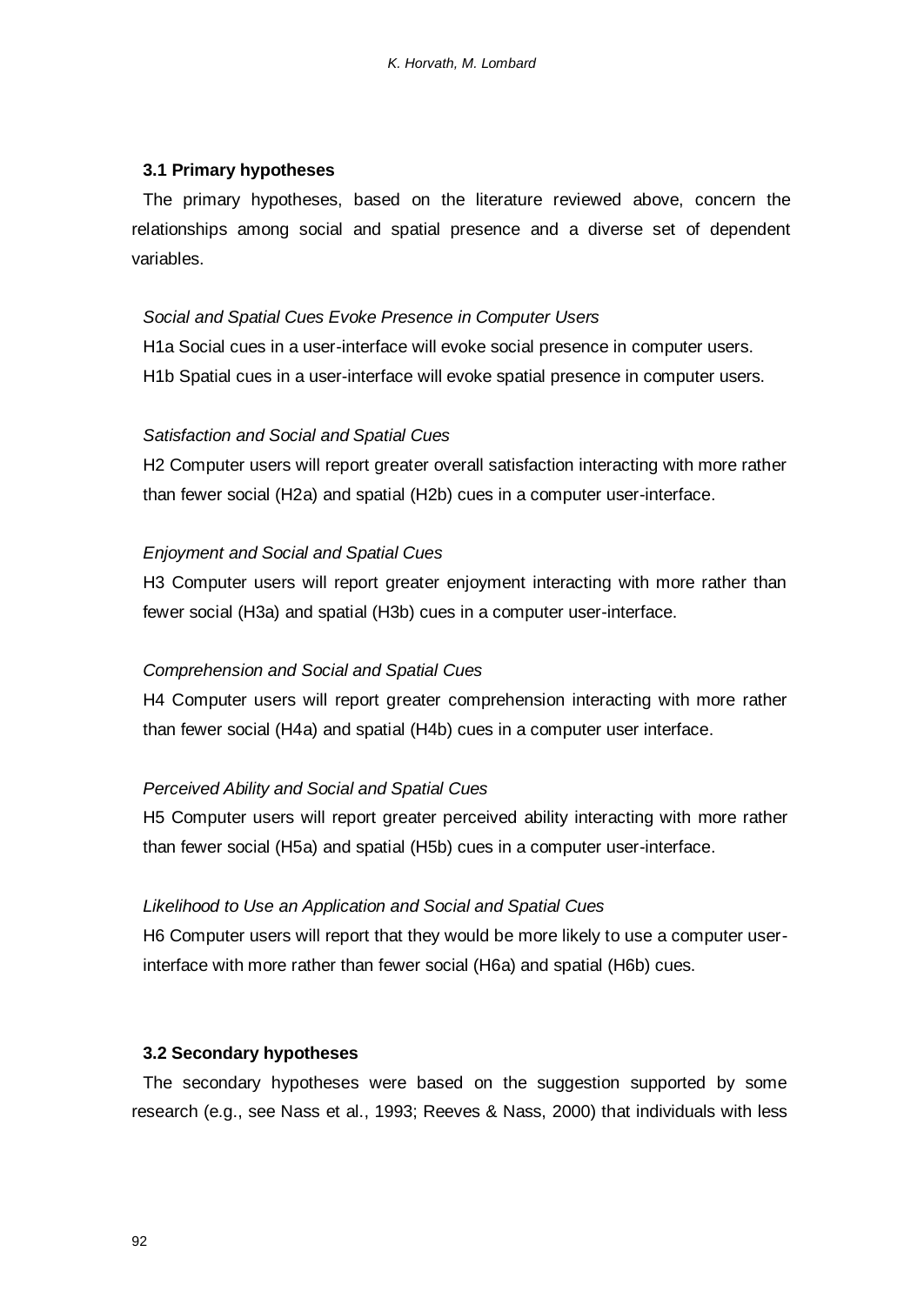computer experience (novice users vs. expert users) will benefit more from userinterface designs that incorporate real world cues.

H7 The positive effect of social (H7a) and spatial (H7b) cues on satisfaction will be greater for computer users with less computer experience.

H8 The positive effect of social (H8a) and spatial (H8b) cues on enjoyment will be greater for computer users with less computer experience.

H9 The positive effect of social (H9a) and spatial (H9b) cues on comprehension will be greater for computer users with less computer experience.

H10 The positive effect of social (H10a) and spatial (H10b) cues on perceived ability will be greater for computer users with less computer experience.

# **3.3 Research questions**

A complex pattern of results in the presence literature (Heeter, 1992; Lombard & Jones, in press; Nass & Green, 1993; Nicovich, Boller, & Cornwell, 2005; Reeves & Nass, 1996) suggested four research questions:

RQ1 Will female computer users report greater enjoyment using a computer userinterface that evokes social presence than using a computer user-interface that evokes spatial presence?

RQ2 Will female computer users report greater satisfaction using a computer userinterface that evokes social presence than using a computer user-interface that evokes spatial presence?

RQ3 Will male computer users report greater enjoyment using a computer userinterface that evokes spatial presence than using a computer user-interface that evokes social presence?

RQ4 Will male computer users report greater satisfaction using a computer userinterface that evokes spatial presence than using a computer user-interface that evokes social presence?

# **4. Method**

An experiment was conducted in which participants used one version of a software application for the submission of college admission applications. The versions included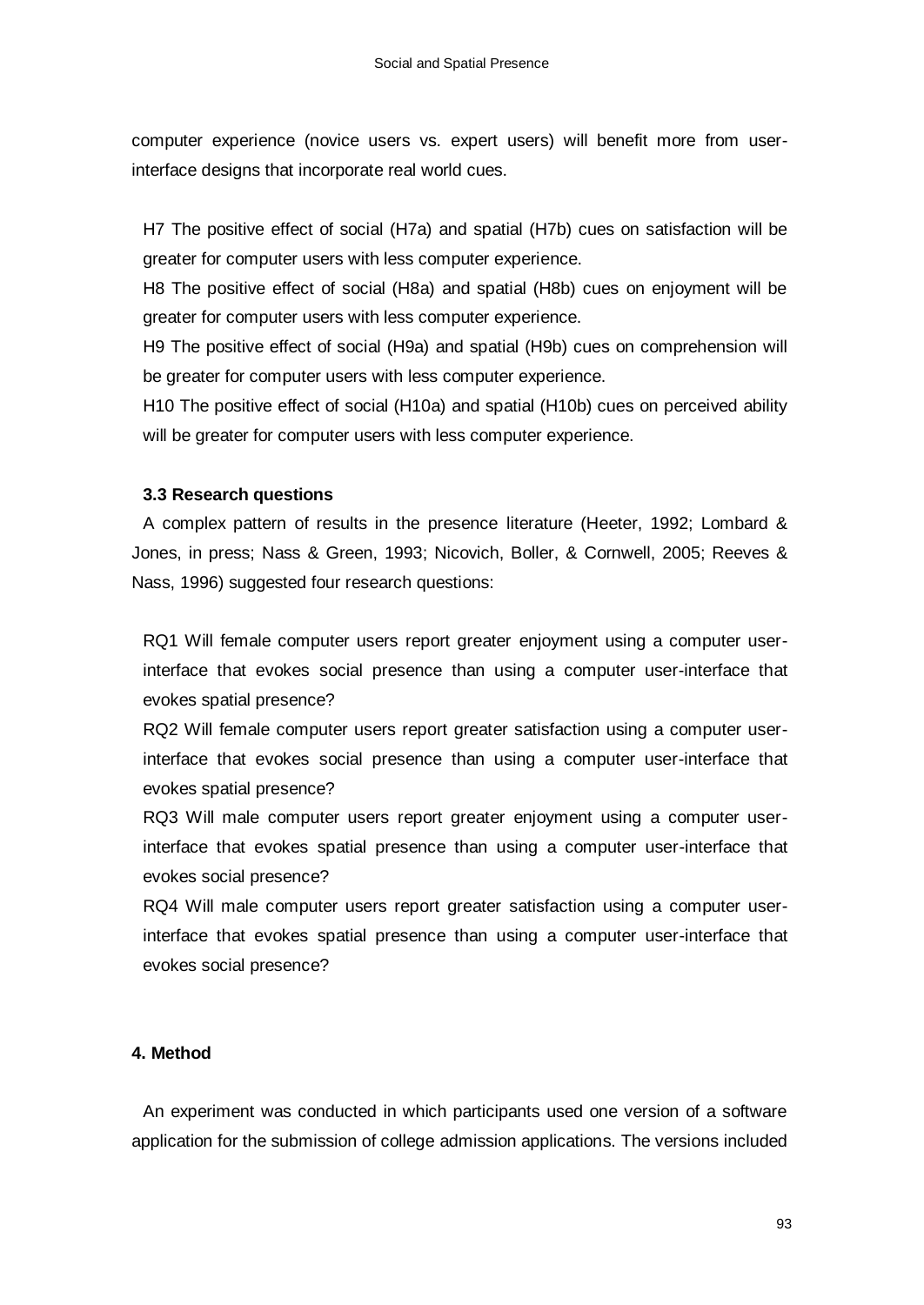identical or near identical content but featured user-interfaces with high and low levels of social cues (social pleasantries, an agent character) and spatial cues (3D representation of physical spaces) in a 2 x 2 between subjects design (see Table 1). Other independent variables include gender, educational level, computer experience, age and ethnicity. After interacting with the user-interface, participants completed a questionnaire that assessed the dependent variables, social presence, spatial presence, comprehension, perceived ability, satisfaction, enjoyment, and likelihood to use or recommend the application.

|                |             | <b>Spatial Cues</b>                                                      |                                       |
|----------------|-------------|--------------------------------------------------------------------------|---------------------------------------|
|                |             | LOW                                                                      | <b>HIGH</b>                           |
|                | LOW         | Software Version 1                                                       | Software Version 2                    |
| Social<br>Cues |             | Few social cues<br>Few spatial cues                                      | Few social cues<br>Many spatial cues  |
|                | <b>HIGH</b> | Software Version 3                                                       | Software Version 4                    |
|                |             | Many social cues<br>Few spatial cues<br>エュレーュ<br>$Q_1, A, B, A, A, A, A$ | Many social cues<br>Many spatial cues |

**Table 1.** Study Design.

## **4.1 Participants**

University students were chosen to participate in this experiment since they represent a significant group of individuals who use software now and will use it into the future for work and personal tasks. The participants were 189 students (including 82 males and 106 females) at a diverse urban university, and represented a wide range of ages (M= 23.1, SD= 7.8), ethnic backgrounds (52% white) and life experiences.

## **4.2 Manipulation and measures**

The two primary independent variables are social cues and spatial cues**.**

*Social cues.* The low social cues conditions featured an absence of social pleasantries in text and no visual representation of a person or character. The high social cues conditions featured text expressions and phrases that denoted conversation (such as "please click the button if you are satisfied with your selection") linked to the visual representation of an agent (an animated owl).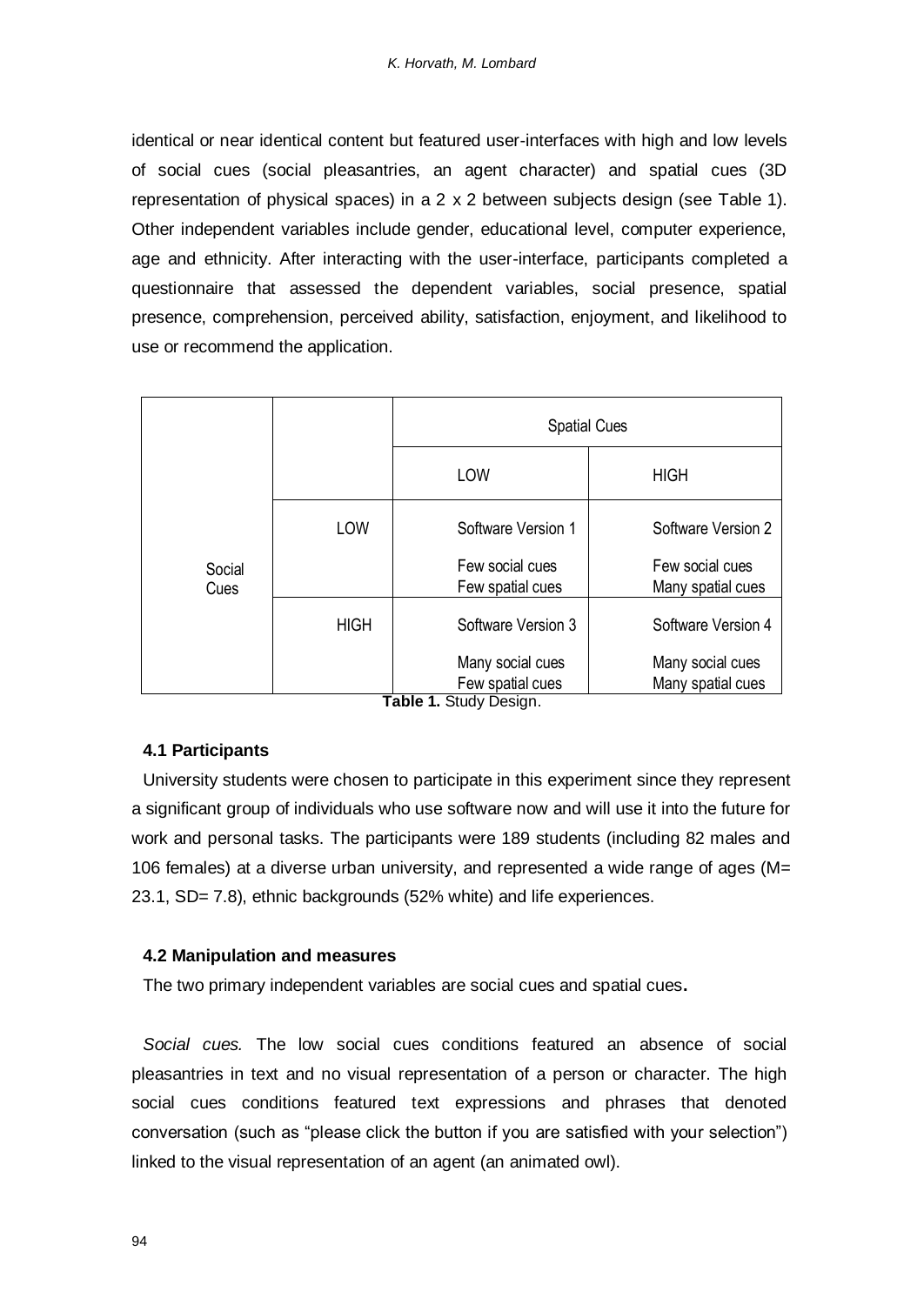*Spatial cues.* The low spatial cues conditions contained only text instructions indicating what the user should do to complete a task, while the high spatial cues conditions contained a three dimensional graphical representation of physical spaces (an elevator and various admissions offices).

See Figures 1-5 for screen shots that illustrate how these attributes were combined to create the four conditions. Figures 1-4 present examples of the menu in each of the four conditions; Figure 5 presents a typical image of an office destination in the high social / high spatial cues condition.



**Figure 1.** Menu for high social cues / high spatial cues condition.



**Figure 2.** Menu for high social cues / low spatial cues condition.



**Figure 3.** Menu for low social cues / high spatial cues condition.



**Figure 4.** Menu for low social cues / low spatial cues condition.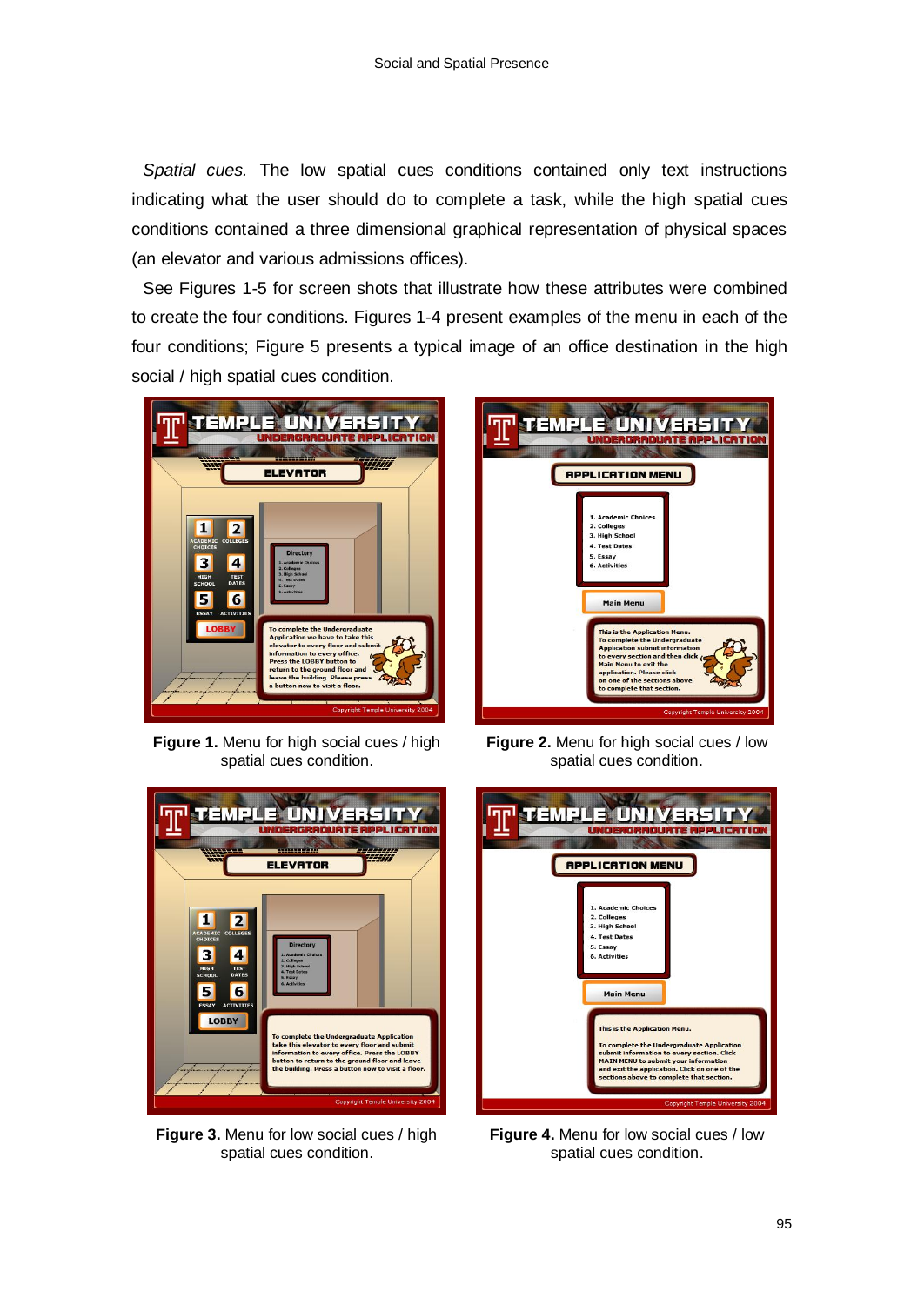*K. Horvath, M. Lombard*



**Figure 5.** Admissions Office for high social cues / high spatial cues condition.

*Dependent variables.* The measured dependent variables were social presence, spatial presence, satisfaction, enjoyment, comprehension, perceived ability, and likelihood to use/recommend the application. These variables were assessed via post trial questionnaire items using a 9-point Likert scale (all of the items can be found in Table 1).

*Social Presence.* The level of social presence experienced by the user was measured by asking participants 6 questions including: "The system seemed [1=sociable 9=unsociable]" and "How often did it feel as if the system were like a person you were interacting with [1=never 9=always]?" The items were adopted from the Temple Presence Inventory (see Lombard, Ditton, & Weinstein, 2009; Lombard et al., 2000).

*Spatial Presence.* The level of spatial presence experienced by the user was measured by asking participants 3 questions including: "To what extent did the system or something in the system seem like a three dimensional space or place [1=not at all 9=a lot]?" and "To what extent did you see things you could reach out and touch while interacting with the system [1=not at all 9=a lot]?" The items were adopted from the Temple Presence Inventory (Lombard et al., 2009; Lombard et al., 2000).

*Satisfaction.* In Human-Computer Interaction research usability is commonly measured via the variables effectiveness, efficiency, and satisfaction. Comprehension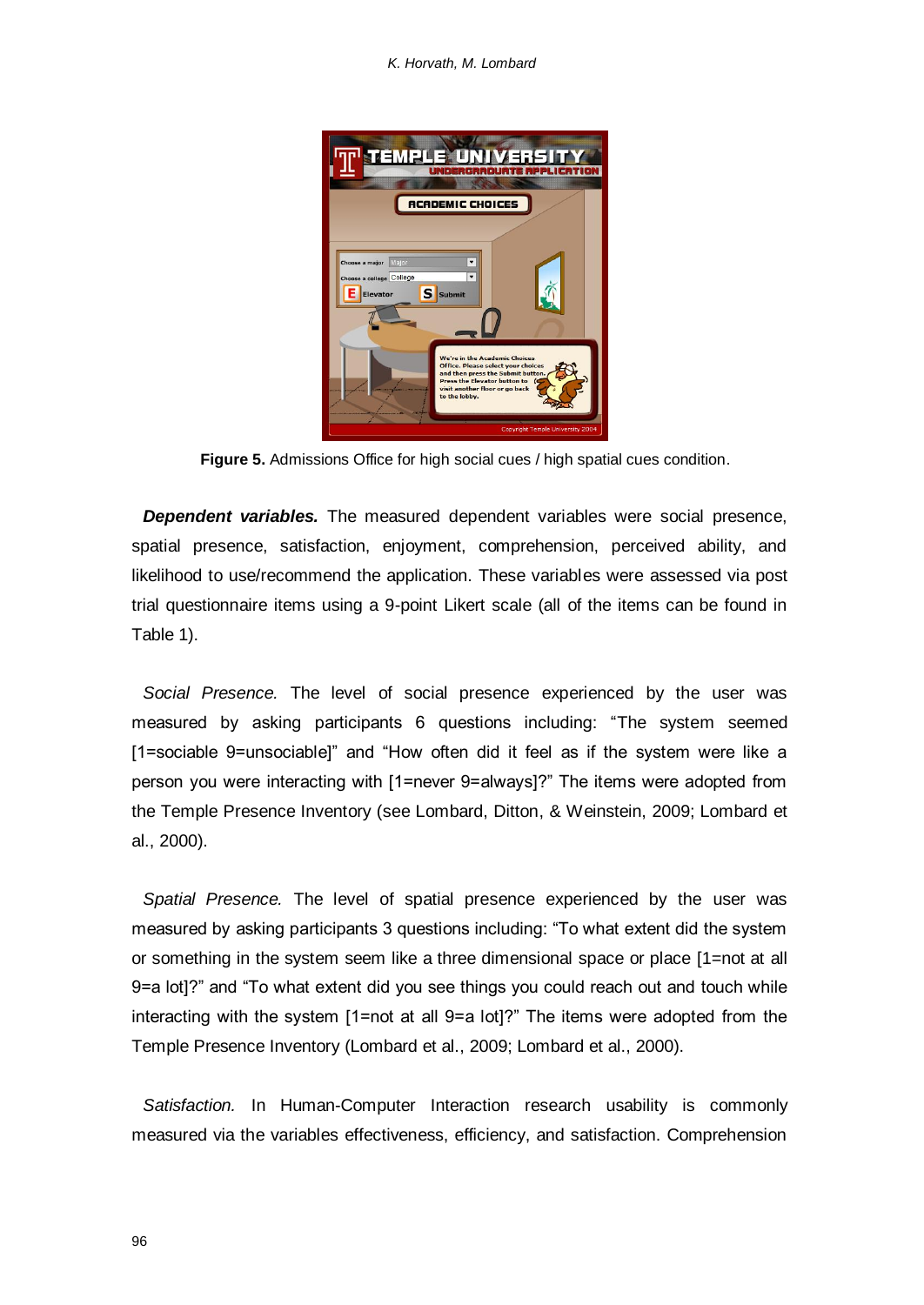and perceived ability (see below) were used to assess efficiency and effectiveness. The level of satisfaction a user derives from interaction with the software was measured by asking participants 3 questions including: "How much of a sense of satisfaction or accomplishment did you feel after you finished using the system  $[1 =$ none at all 9 = a lot]?" and "How was your experience using the system [1=not at all satisfying 9=very satisfying]?" The items were adapted from customer service satisfaction surveys and HCI research (Chin & Newsted, 1995; Lawrence & Low, 1993; Picard, 1998; Preece et al., 1994; Nielsen, 2003; Shackel et al.,1990).

*Enjoyment.* The level of enjoyment was measured by asking participants 6 questions including: "How was your experience interacting with the system [1=not at all enjoyable 9=very enjoyable]?" and "How was your experience interacting with the system [1=not at all entertaining or 9=very entertaining]?" The enjoyment measures were taken from HCI and presence research studies (Blythe et al., 2003; Perlman, 1997).

*Comprehension.* The level of the participants" comprehension or understanding of the tasks they had to complete with the computer system was measured by asking them 3 questions including: "How was it to learn the system [1=difficult 9=easy]?" and "How were the instructions that appeared on the screen  $[1=$  confusing  $9 =$  clear]?". The items are used in presence and HCI research (Byrne, 2001; Gillan & Cooke, 1995; Lombard et al., 2000; Neilson, 2003; Shackel et al., 1990).

*Perceived Ability.* The participants" perception of their ability to complete a task or understand and follow instructions was measured by asking them 5 questions including: "To what extent did you feel like an expert while using the system [1=none at all 9=a lot ]?" and "To what extent did you feel confident while using the system [1=not at all 9=a lot]?" The items are used in HCI and presence research (Byrne, 2001; Gillan & Cooke, 1995; Lombard et al., 2000; Neilson, 2003; Shackel et al., 1990).

*Likelihood to use this or a similar application.* The likelihood that the participants would use the software application in the study or one similar to it was assessed by asking them 2 questions including: "How likely would it be for you to use this or a similar system [1=not at all likely very likely]?" and "How likely are you to recommend this or a similar system to a friend [1=not at all likely very likely]?" Unlike the others,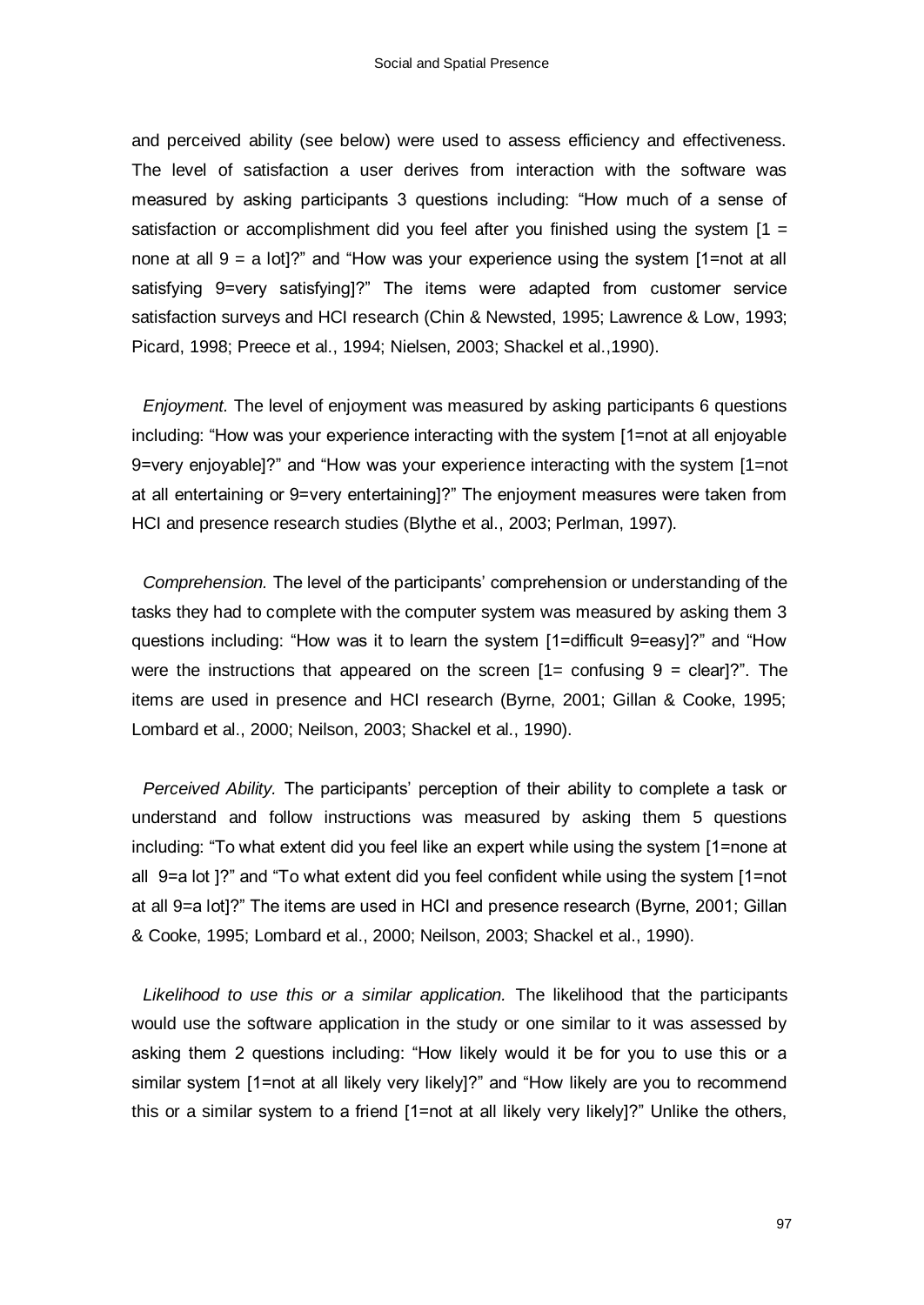this dependent variable assesses behavioral intentions, a more distal and therefore more difficult outcome to measure and influence.

**Other measured variables**. Computer experience was assessed with 2 questions: "How much do you know about using computers  $[1 =$  None at all to  $9 =$  A lot]?" and "How many hours do you spend using a computer in a typical day?" A variety of demographic variables, including ethnicity and education level, were measured with standard questionnaire items (only variables for which results were noteworthy are reported below) (Nass & Moon, 1996).

## **4.3 Procedures and apparatus**

An interactive website application was presented to participants online and accessed using a URL provided via an e-mail message, hard copy printed message, or in person orally in a computer lab full of students. Most participants used their own computer, less than a third used a computer in a campus lab. Participants visited the study web site, read and acknowledged an Institutional Review Board Human Subjects consent form, completed a series of subtasks required to submit a mock application for college admission (which took 15-20 minutes), and completed an online questionnaire (10-12 minutes).

The software was created using hypertext markup language (html) and rendered output files from Adobe Flash (swf), Adobe Photoshop (a graphic and image manipulation program), active server pages (ASP; dynamic web pages using visual basic script) and a Microsoft Access database. Most of the web site applications were constructed using Adobe Flash (software that creates interactive rich media) and the web-editing tool Adobe Dreamweaver. Participants were able to interact with the software using a variety of operating system platforms and web browsers. All participants visited the same web site and web page to start the experiment. Active server pages were programmed to produce random assignment to one of the four application versions (i.e., conditions) as each participant visited the site.

#### **4.4 Pretest**

A pretest prior to the actual trial was conducted to evaluate experiment procedures and determine if any of the stimuli or questionnaire materials required adjustment. The pretest consisted of a limited version of the Web application and an abbreviated survey. Approximately five participants per condition participated and results indicated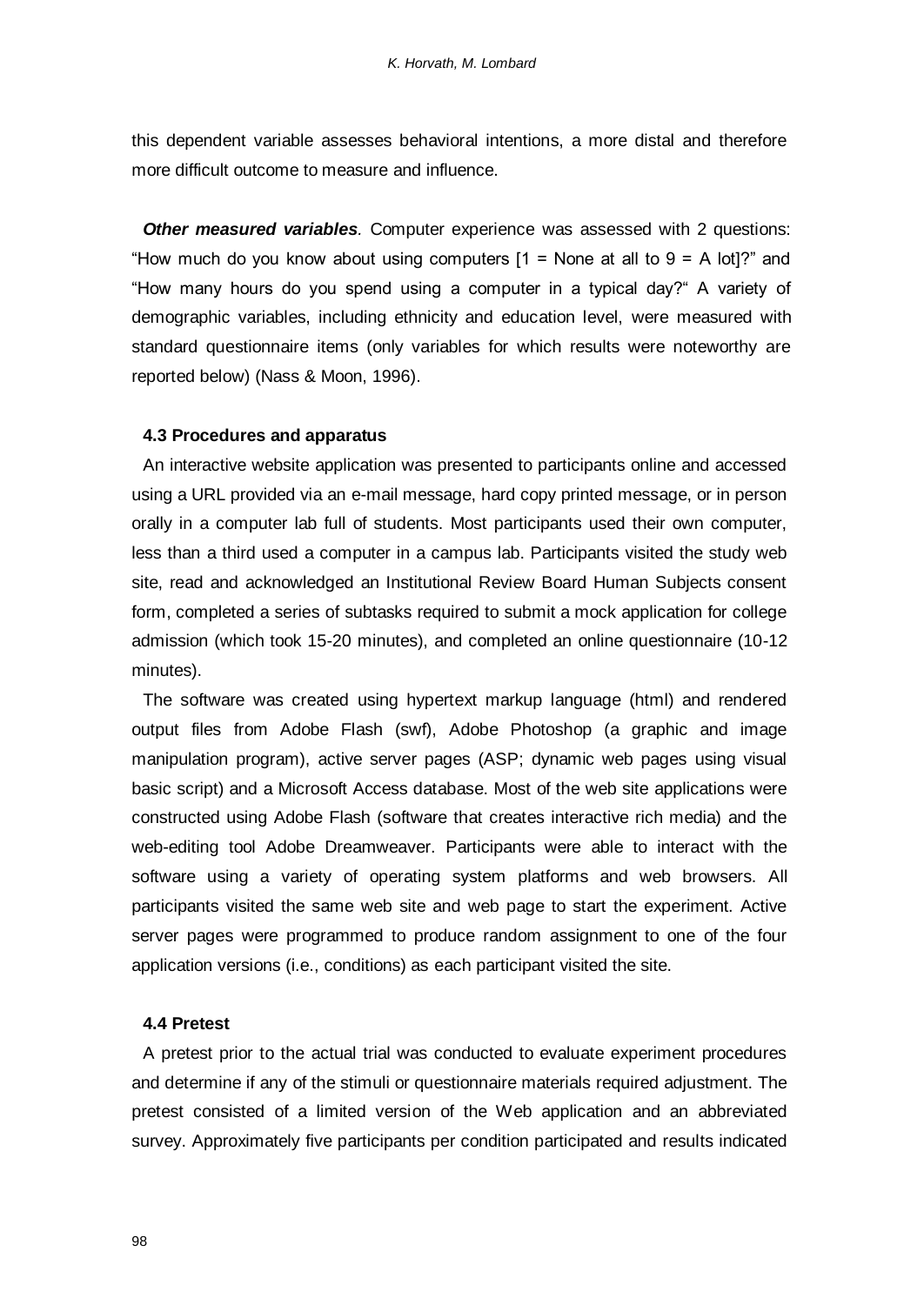they had a clear understanding of the instructions, purpose of the test and how to use the Web application, but also suggested minor changes that were made in the application to promote usability.

## **5. Results**

All analyses were conducted using SPSS for Windows (version 11.5). In all tests the statistical significance criterion was p<.05 and p-values between .06 and .10 were considered to approach significance.

#### **5.1 Missing values**

The small number (less than 2%) of data values that were missing were scattered randomly across variables and cases. For all (scale level) variables that had missing values, the means for the variables were calculated across all responses and those values were then substituted for the missing values. This method was not applied to nominal level variables, for which missing values remain as they are. This approach is considered appropriate when missing responses are few and random (Field, 2009, p. 233).

#### **5.2 Index construction**

Indices were constructed for several dependent variables. Principal Components confirmatory factor analyses and Cronbach"s Alphas were calculated on the set of items intended to measure each variable to assess the unidimensionality and reliability of the indices. All indices were reliable, with Alphas .77 or greater (see Table 2 for details). A separate factor analysis on all of the social and spatial presence items together confirmed that they represented distinct concepts (results indicated two factors with items loading appropriately on each).

#### **5.3 Primary hypotheses results**

The primary hypotheses were tested via two multivariate analyses of variance (MANOVAs) each including all of the dependent variables and in one analysis the social cues independent variable and in the other analysis the spatial cues independent variable (analyses using both key independent variables would violate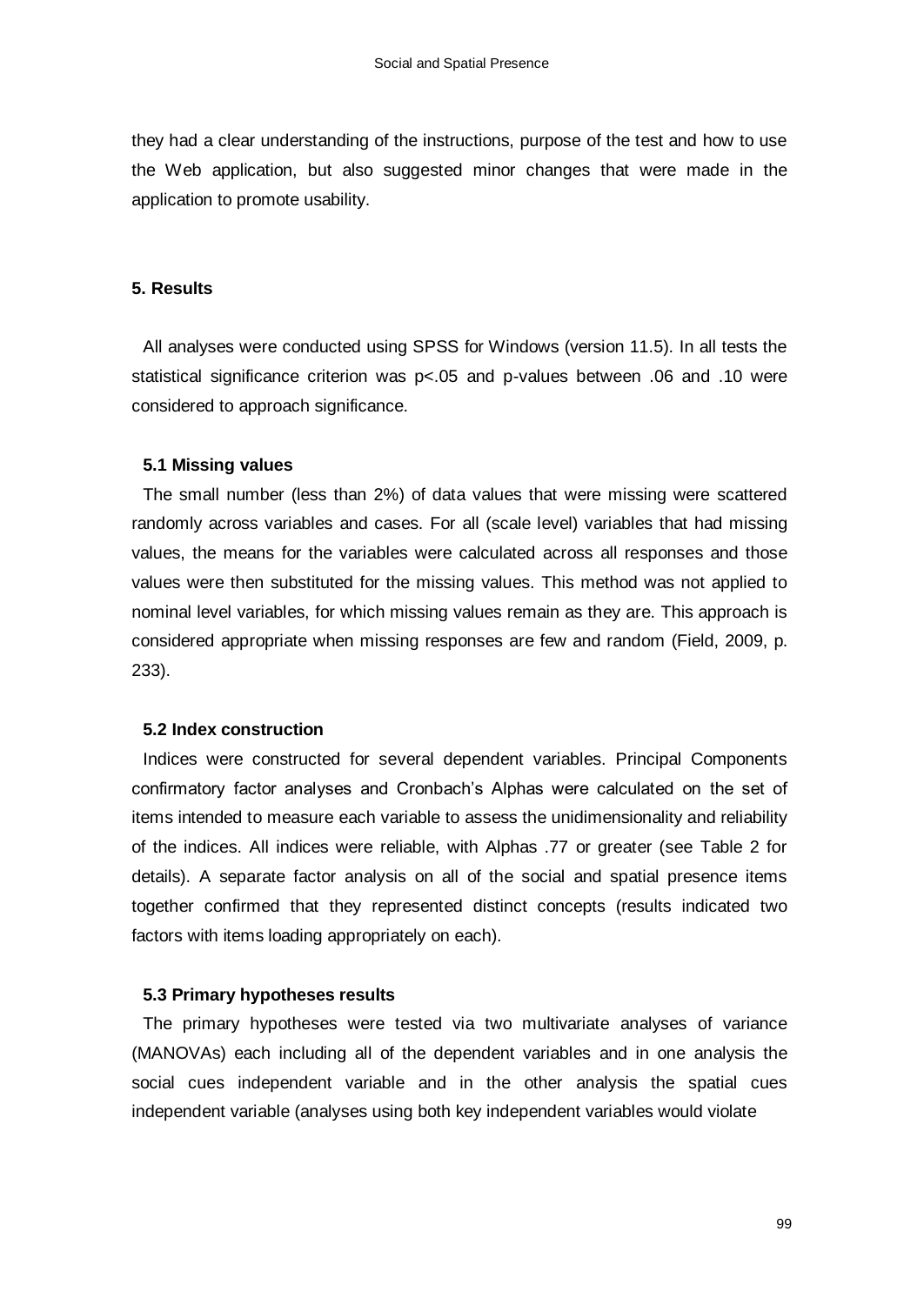| Index/Items                                                                               | <b>Factor Loadings</b> |
|-------------------------------------------------------------------------------------------|------------------------|
|                                                                                           |                        |
| Social presence                                                                           |                        |
| The system seemed $1 =$ unsociable $9 =$ sociable                                         | .86                    |
| How often did it feel as if you were interacting with a character or person within        | .86                    |
| the system?                                                                               |                        |
| $1 = never 9 = always$                                                                    |                        |
| The system seemed $1 =$ impersonal $9 =$ personable                                       | .83                    |
| How often did it feel as if the system was like a person you were interacting             | .83                    |
| with? $1 = never 9 = always$                                                              |                        |
| To what extent did you feel the system was like a helper?<br>$1 = \text{not at all } 9 =$ | .76                    |
| a lot                                                                                     |                        |
| The system seemed $1 =$ unemotional $9 =$ emotional                                       | .64                    |
| How often did it feel as if you were interacting with the programmer or creator           | .63                    |
| of the system? $1 =$ never $9 =$ always                                                   |                        |
| Eigenvalue: 4.30 Percent of variance: 61.5 Cronbach's Alpha: .89                          |                        |
|                                                                                           |                        |
| <b>Spatial presence</b>                                                                   |                        |
| To what extent did the system or something in the system seem like a three-               | .88                    |
| dimensional space or place?                                                               |                        |
| $1 = not at all 9 = a lot$                                                                |                        |
| To what extent did you see things you could reach out and touch while                     | 84                     |
| interacting with the system? $1 = not at all 9 = a lot$                                   |                        |
| To what extent did the system or something in the system seem like a space or             | .75                    |
| place that could or does exist in the real world? $1 = not at all 9 = a lot$              |                        |
| Eigenvalue: 2.08 Percent of variance: 69.2 Cronbach's Alpha: .77                          |                        |
|                                                                                           |                        |
| Satisfaction from using the application                                                   |                        |
| How much of a sense of satisfaction or accomplishment did you feel after you              | .88                    |
| finished using the system?                                                                |                        |
| $1 =$ none at all $9 = a$ lot                                                             |                        |
| If you compare your interaction with this system to other computer systems                | .84                    |
| that you've seen or used to accomplish the same or similar tasks,                         |                        |
| is this system somewhat                                                                   |                        |
| $1 = worse 9 = better$                                                                    |                        |
| How was your experience interacting with the system?                                      | .82                    |
| $1 = not$ at all satisfying $9 = very$ satisfying                                         |                        |
| Eigenvalue: 2.18 Percent of variance: 72.8 Cronbach's Alpha: .77                          |                        |
| Enjoyment while using the application                                                     |                        |
| How was your experience interacting with the system?                                      |                        |
| $1 = not$ at all entertaining $9 = very$ entertaining                                     | .90                    |
| $1 = not at all interesting 9 = very interesting$                                         | .89                    |
| $1 = not$ at all engaging $9 = very$ engaging                                             | .88                    |
| $1 = not at all enjoyable 9 = very enjoyable$                                             | .80                    |
| $1 =$ relaxing $9 =$ exciting                                                             | .58                    |
| Eigenvalue: 3.39 Percent of variance: 67.8                                                | Cronbach's Alpha: .85  |
|                                                                                           |                        |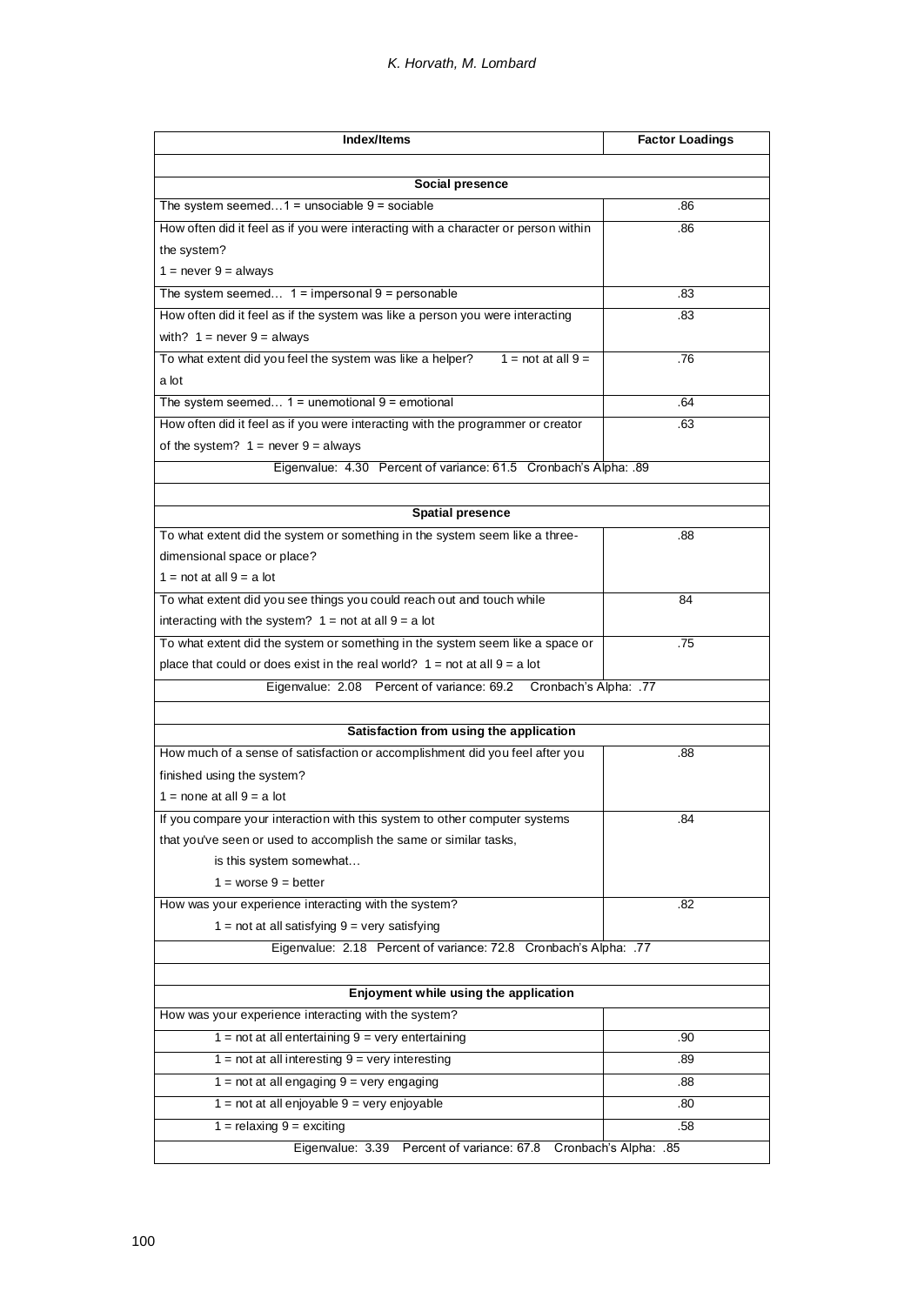| Comprehension of the objective and tasks                                                    |     |  |
|---------------------------------------------------------------------------------------------|-----|--|
| How were the instructions that appeared on the screen?                                      | .86 |  |
| $1 =$ confusing $9 =$ clear                                                                 |     |  |
| How often did you understand what to do next while using the system? $1 =$                  | .86 |  |
| $never 9 = always$                                                                          |     |  |
| How was it to learn the system? $1 =$ difficult $9 =$ easy                                  |     |  |
| Eigenvalue: 2.20 Percent of variance: 73.2 Cronbach's Alpha: .81                            |     |  |
|                                                                                             |     |  |
| Perceived ability to use the application and accomplish tasks                               |     |  |
| To what extent did you feel confident interacting with the system? $1 = not$ at all         | .87 |  |
| $9 = a$ lot                                                                                 |     |  |
| To what extent did you feel like an expert while using the system? $1 = not$ at all         | .82 |  |
| $9 = a$ lot                                                                                 |     |  |
| To what extent did you feel like you could control the system? $1 = \text{not at all } 9 =$ | .81 |  |
| a lot                                                                                       |     |  |
| How was your experience interacting with the system?                                        |     |  |
| $1 =$ difficult $9 = e$ asy                                                                 | .79 |  |
| $1 =$ very frustrating $9 =$ not at all frustrating                                         |     |  |
| Eigenvalue: 3.24 Percent of variance: 64.8 Cronbach's Alpha: .86                            |     |  |
|                                                                                             |     |  |
| Likelihood to use or recommend a similar application                                        |     |  |
| If it were available, how likely would you be to use a system similar to the one            | .95 |  |
| you just used to accomplish this task or a different task in the future?                    |     |  |
| $1 = not at all likely 9 = very likely$                                                     |     |  |
| How likely are you to recommend this or a similar system to a friend? $1 = not$             | .95 |  |
| at all likely $9 = \text{very likely}$                                                      |     |  |
| Eigenvalue: 1.82 Percent of variance: 91.2 Cronbach's Alpha: .81                            |     |  |

**Table 2.** Index items, eigenvalues and reliability.

the required assumption of independence due to the overlapping of participant groups that constituted each variable; see Field, 2009, p. 360).

# *Social Presence*

Hypothesis 1a, that social cues in computer software will evoke social presence in computer users, was supported  $(F(1) = 4.94, p = .03)$ . Participants in the conditions with high social cues reported that they experienced more social presence ( $M = 5.91$ ,  $SD = 1.89$ ,  $n = 96$ ) than those in the conditions with few social cues (M = 5.33, SD = 1.71,  $n = 93$ ). The spatial cues manipulation also produced a significant difference in social presence  $(F(1) = 12.91, p = .001)$ , with the participants in the conditions with high spatial cues reporting that they experienced more social presence ( $M = 6.10$ , SD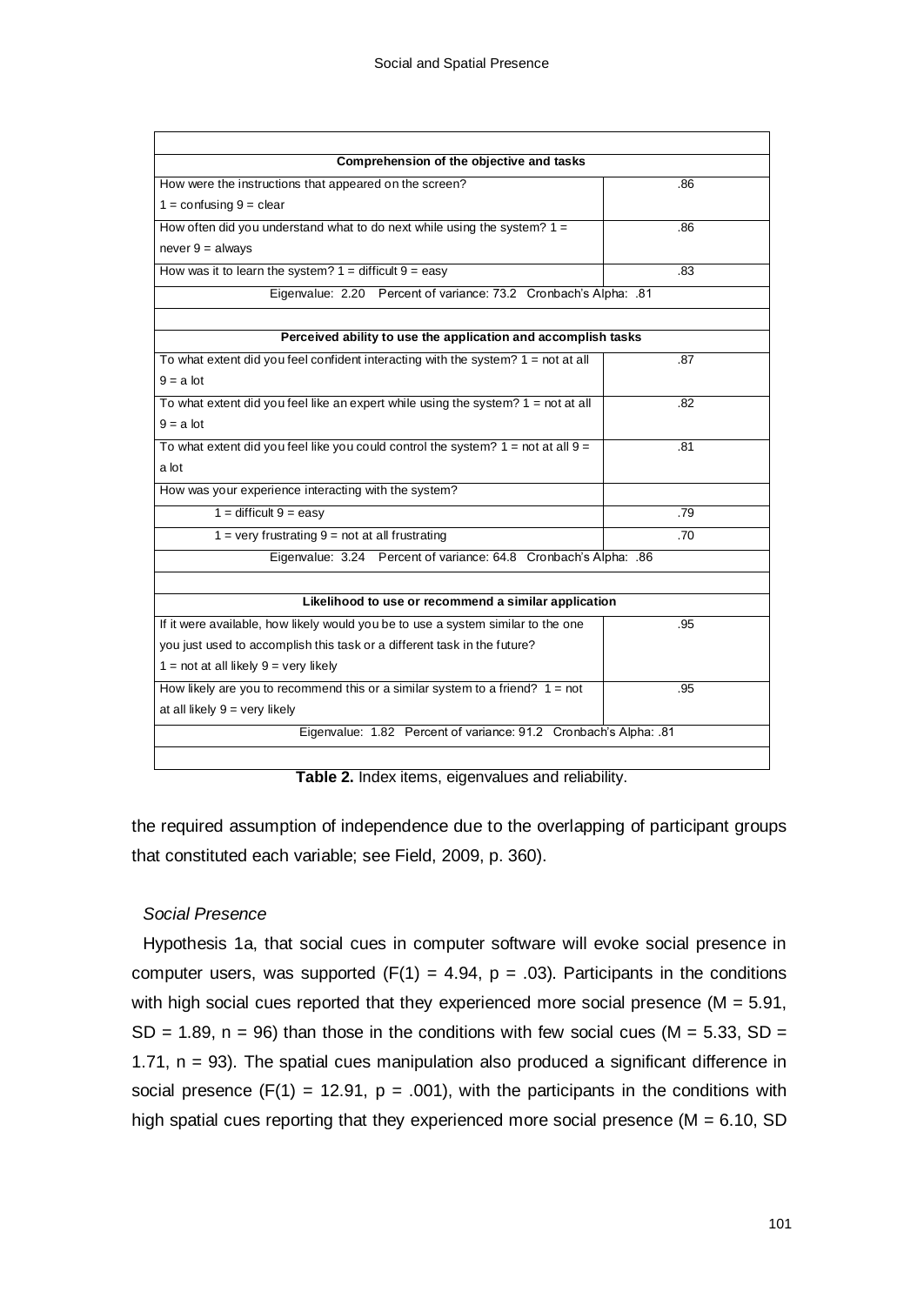$= 1.76$ , n = 96) than those in the conditions with few spatial cues (M = 5.17, SD = 1.78,  $n = 93$ ).

#### *Spatial Presence*

Hypothesis 1b, that spatial cues in computer software will evoke spatial presence in computer users, was supported  $(F(1) = 42.39, p = .001)$ . Participants in the conditions with high spatial cues reported that they experienced more spatial presence  $(M = 6.29)$ . SD = 1.83, n = 93) than those in the conditions with few spatial cues ( $M = 4.47$ , SD = 1.99, n = 95). The social cues manipulation did not produce a significant difference in spatial presence  $(F(1) = 0.15, p = .7)$ .

#### *Satisfaction*

Hypothesis 2a, that computer users will report greater overall satisfaction using computer software with more rather than fewer social cues, received tentative support  $(F(1) = 3.35, p = .07)$ . Participants in the conditions with high social cues reported that they experienced more satisfaction ( $M = 5.91$ , SD = 1.71, n = 96) than those in the conditions with few social cues ( $M = 5.33$ , SD = 1.89, n = 93).

Hypothesis 2b, that computer users will report greater overall satisfaction using computer software with more rather than fewer spatial cues, was supported ( $F(1) =$ 7.23,  $p = .008$ ). Participants in the conditions with high spatial cues reported that they experienced more satisfaction (M =  $6.31$ , SD =  $1.91$ , n =  $94$ ) than those in the conditions with few spatial cues ( $M = 5.63$ ,  $SD = 1.83$ ,  $n = 95$ ).

#### *Enjoyment*

Hypothesis 3a, that computer users will report greater enjoyment using software with more rather than fewer social cues, was supported  $(F(1) = 4.26, p = .04)$ . Participants in the conditions with high social cues reported that they experienced greater enjoyment ( $M = 5.57$ ,  $SD = 1.62$ ,  $n = 96$ ) than those in the conditions with few social cues (M =  $5.07$ , SD =  $1.74$ , n = 93).

Hypothesis 3b, that computer users will report greater enjoyment using software with more rather than fewer spatial cues, was supported  $(F(1) = 21.8, p = .001)$ . Participants in the conditions with high spatial cues reported that they experienced greater enjoyment ( $M = 5.87$ , SD = 1.75, n = 94) than those in the conditions with few spatial cues ( $M = 4.78$ ,  $SD = 1.45$ ,  $n = 95$ ).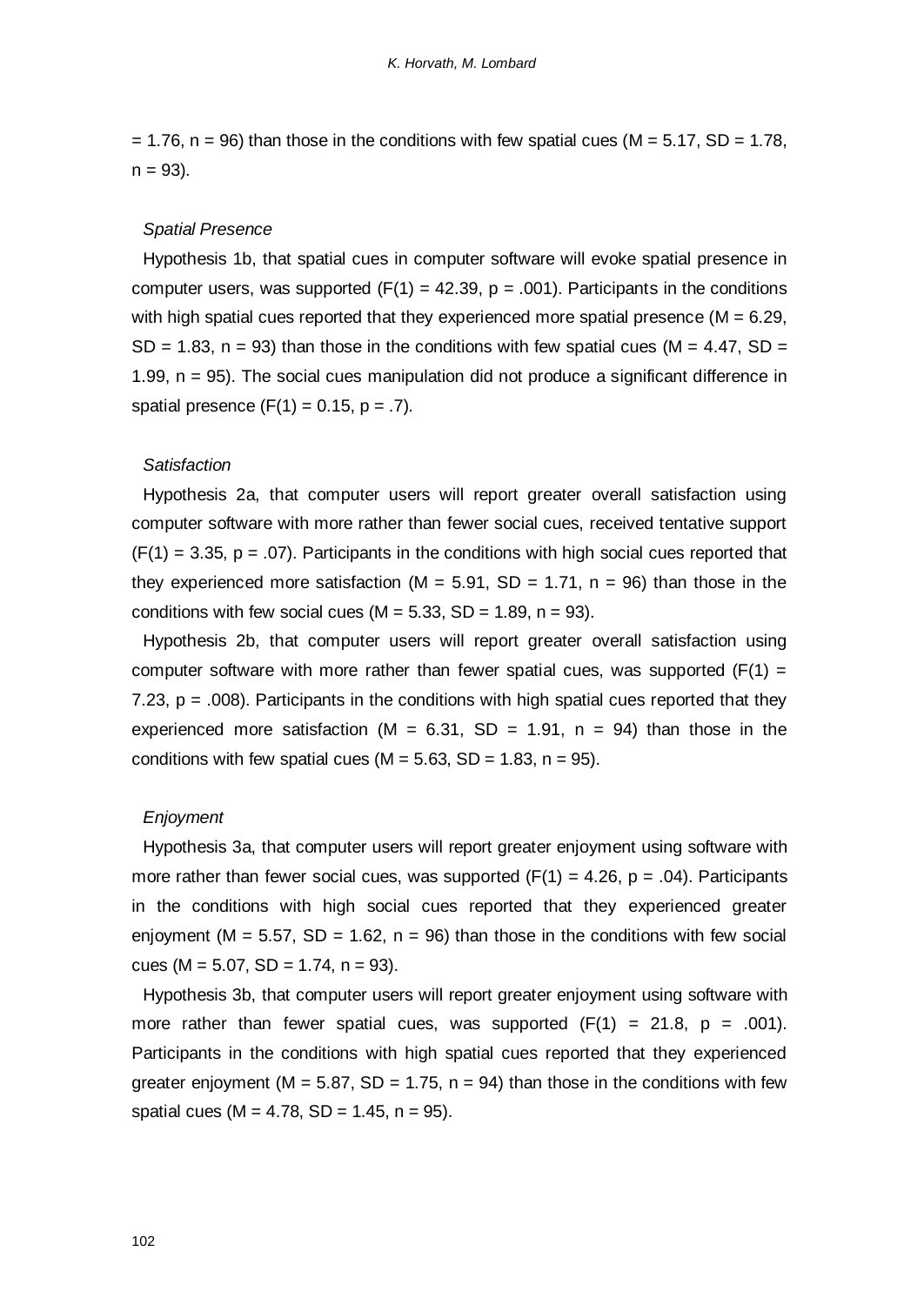#### *Comprehension*

Hypothesis 4a, that computer users will report greater comprehension using a system with more rather than fewer social cues, was supported  $(F(1) = 7.31, p = .007)$ . Participants in the conditions with high social cues reported that they experienced greater comprehension ( $M = 7.71$ ,  $SD = 1.27$ ,  $n = 96$ ) than those in the conditions with few social cues ( $M = 7.08$ , SD = 1.81, n = 93).

Hypothesis 4b, that computer users will report greater comprehension using a system with more rather than fewer spatial cues, was supported  $(F(1) = 13.75, p = .001)$ . Participants in the conditions with high spatial cues reported that they experienced greater comprehension ( $M = 7.08$ ,  $SD = 1.32$ ,  $n = 94$ ) than those in the conditions with few spatial cues  $(M = 6.09, SD = 1.72, n = 95)$ .

#### *Perceived Ability*

Hypothesis 5a, that computer users will report greater perceived ability (to complete the task or use the application) using a system with more rather than fewer social cues, was supported (F (1) = 4.01, p = .05). Participants in the conditions with high social cues reported that they experienced greater perceived ability ( $M = 7.26$ , SD = 1.43,  $n = 96$ ) than those in the conditions with few social cues (M = 6.80, SD = 1.81, n  $= 93$ ).

Hypothesis 5b, that computer users will report greater perceived ability using a system with more rather than fewer spatial cues, was supported ( $F(1) = 12.4$ , p = .001). Participants in the conditions with high spatial cues reported that they experienced greater perceived ability (M = 7.43, SD = 1.55,  $n = 94$ ) than those in the conditions with few spatial cues ( $M = 6.63$ , SD = 1.64, n = 95).

#### *Likelihood to Use and Recommend Application*

Hypothesis 6a, that computer users will report that they would be more likely to use computer software with more rather than fewer social cues, received very tentative support  $(F(1) = 2.6, p = .108)$ . Participants in the conditions with high social cues reported that they were more likely to use/recommend computer software with more social cues ( $M = 6.60$ ,  $SD = 2.09$ ,  $n = 95$ ) than those in the conditions with few social cues ( $M = 6.09$ ,  $SD = 2.27$ ,  $n = 93$ ). Separate nondirectional independent samples ttest analyses revealed significant differences for each constituent item (t  $(186) = 4.04$  p  $= .01$  and t (185) = 2.29, p = .01). Participants in the conditions with high social cues reported that they were more likely to use a similar application ( $M = 1.50$ , SD = 50, n =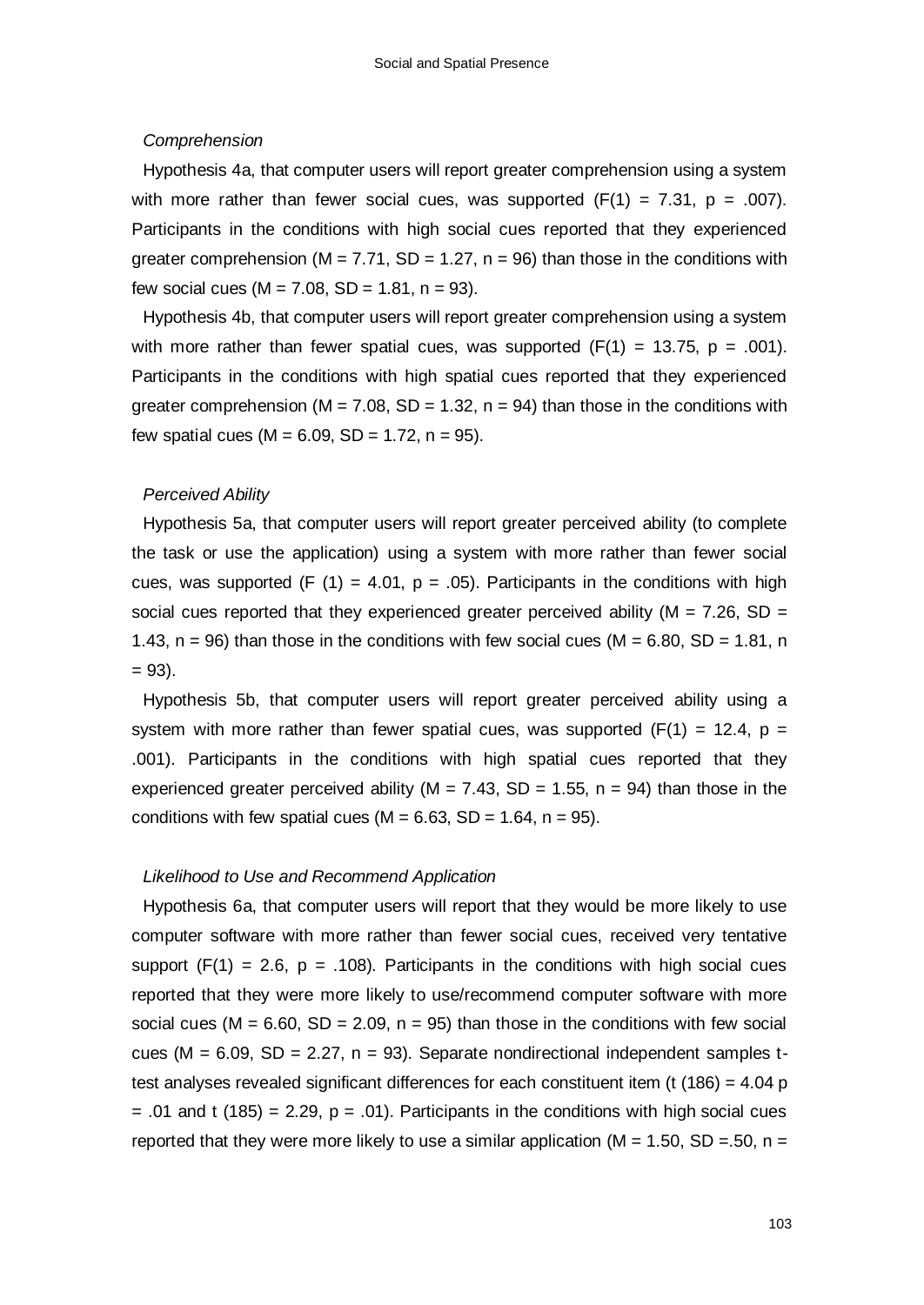93) than those in the conditions with few social cues ( $M = 1.23$ , SD = 42, n = 95) and more likely to recommend the application to other users ( $M = 1.46$ , SD = .50, n = 92) than those in the conditions with few social cues ( $M = 1.43$ , SD = 46, n = 95).

Hypothesis 6b, that computer users will report that they would be more likely to use computer software with more rather than fewer spatial cues, was supported  $(F(1) =$ 12.39,  $p = .001$ . Participants in the conditions with high spatial cues reported that they were more likely to use computer software with more spatial cues ( $M = 6.90$ , SD = 2.04,  $n = 93$ ) than those in the conditions with few spatial cues (M = 5.81, SD = 2.20, n  $= 95$ ).

#### **5.4 Secondary hypotheses results**

A dichotomous variable was created via median splits for an index of the two computer experience questionnaire items. All of the secondary hypotheses were tested by examining the interaction terms in 2-way MANOVAs with the independent variables being computer experience and experiment condition (either social cues (low/high) or spatial cues (low/high). None of the analyses provided support for the hypotheses regarding the role of computer experience.

#### **5.5 Research question results**

Research Question 1 asks whether female computer users will report greater enjoyment using software that evokes social presence than using software that evokes spatial presence. An independent samples, non-directional t-test comparing responses from female participants in the two experimental conditions that included high social cues and the two that included high spatial cues was not significant (t  $(51) = .424$  p = .67), although the participants reported greater enjoyment using an application with more social cues (M =  $5.45$ , SD =  $1.32$ , n =  $23$ ) than one with spatial cues (M =  $5.27$ ,  $SD = 1.75$ ,  $n = 30$ ).

Research Question 2 asks whether female computer users will report greater satisfaction using software that evokes social presence than using software that evokes spatial presence. An independent samples, non-directional t-test comparing responses from female participants in the two conditions that included high social cues and the two that included high spatial cues was not significant (t  $(47) = .533$  p = .59), although participants reported greater satisfaction using an application with more social cues (M =  $6.23$ , SD = 1.95, n = 23) than one with spatial cues (M =  $5.94$ , SD = 1.93,  $n = 30$ ).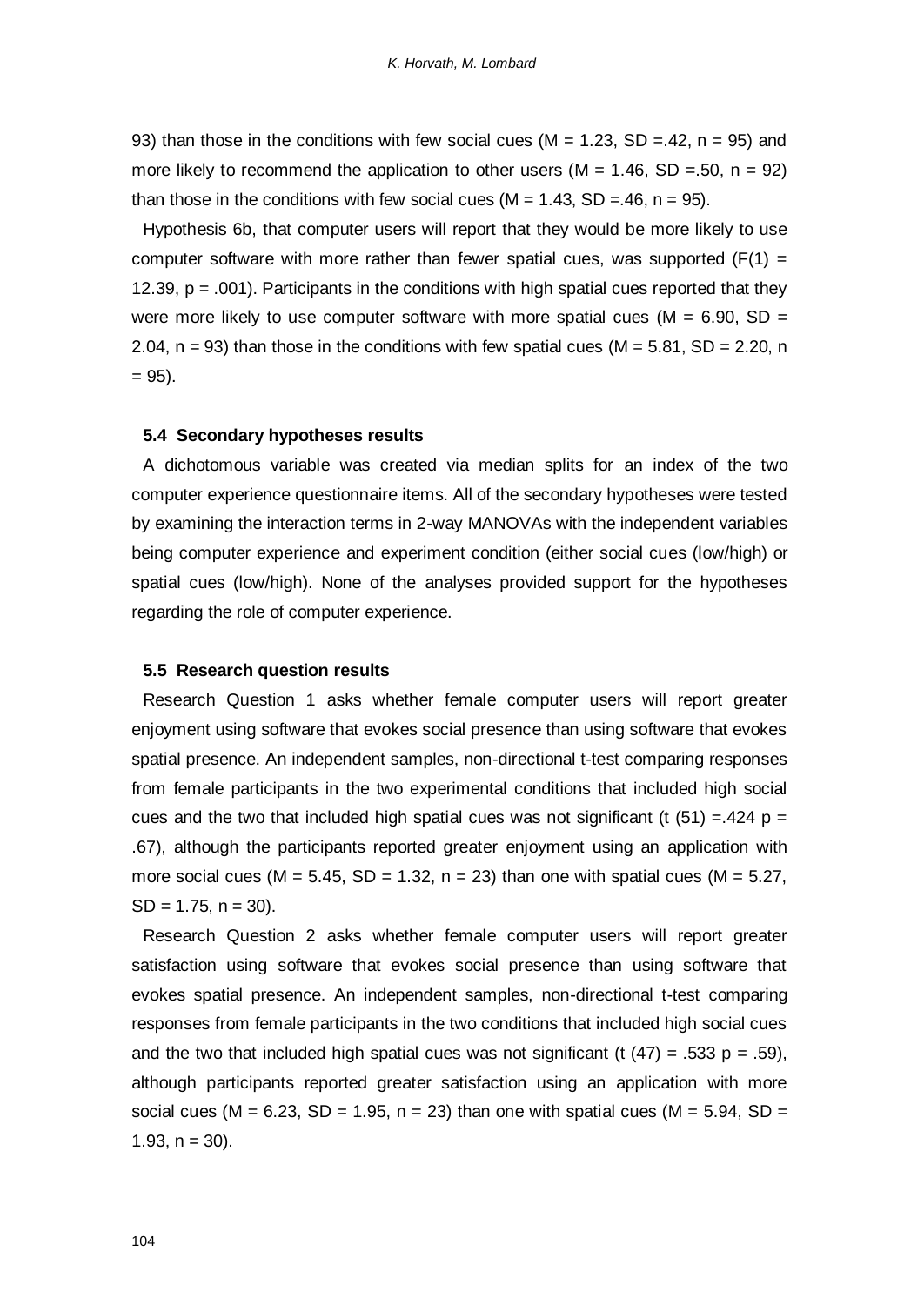Research Question 3 asks whether male computer users report greater enjoyment using software that evokes spatial presence than using software that evokes social presence. An independent samples, non-directional t-test comparing responses from male participants in the two experimental conditions that included high social cues and the two that included high spatial cues was significant (t  $(24) = 3.56$  p = .01). Male subjects reported greater enjoyment using an application with more spatial presence  $(M = 6.41, SD = 1.26, n = 23)$  than social presence  $(M = 4.64, SD = 1.62, n = 15)$ .

Research Question 4 asks whether male computer users report greater satisfaction using software that evokes spatial presence than using software that evokes social presence. An independent samples, non-directional t-test comparing responses from male participants in the two experimental conditions that included high social cues and the two that included high spatial cues was not significant (t  $(29) = 1.26$  p = .21), although the participants reported greater satisfaction using an application with more spatial presence (M =  $6.33$ , SD =  $2.12$ , n = 15) than social presence (M =  $5.46$ , SD =  $2.02$ ,  $n = 23$ ).

#### **5.6 Social and spatial cues separately and combined**

The pattern of means for the key dependent variables (social presence, spatial presence, satisfaction, enjoyment, comprehension, perceived ability, likelihood to use/recommend a similar application) across the four conditions revealed a consistent pattern in which the combination of high social and high spatial cues produced the largest means. Following the high social / high spatial combination, the low social / high spatial and high social / low spatial conditions produced lower means, and the low social / low spatial cues condition consistently produced the lowest means.

# **6. Discussion**

As technology becomes more intertwined into the infrastructure of society and modes of communication evolve, our dependence on computer technology grows. Technology fundamentally changes workflow, socialization, daily living and the discovery of unrealized ability. Too often our interactions with computers are substantially less productive and pleasant than they could be because the user interface is designed from a technology-centric perspective that makes us accommodate the technology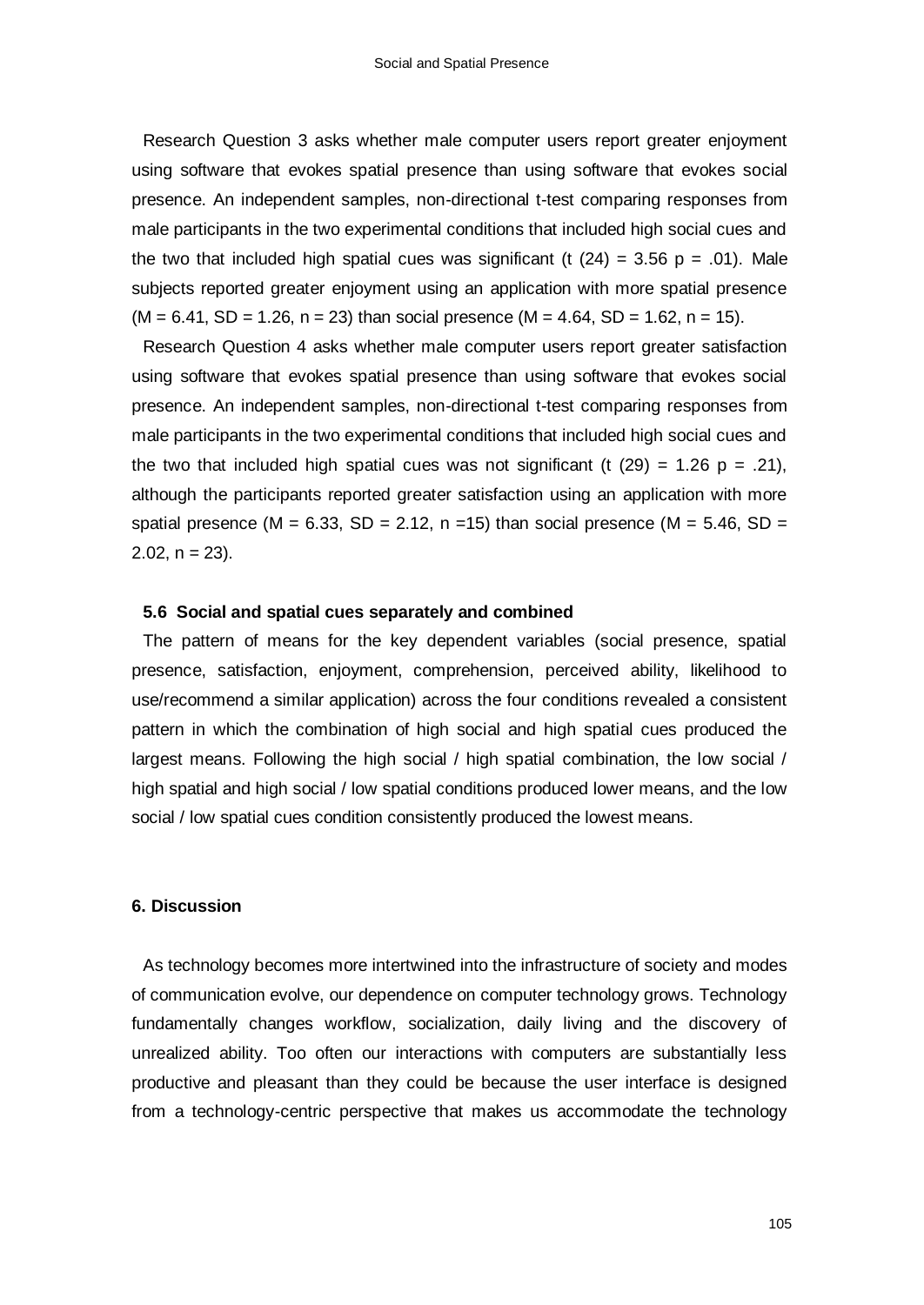rather than a user-centric perspective that makes the technology accommodate our natural and intuitive interaction habits.

While it is only a single study examining responses from a relatively narrow demographic using a particular type of software application, the study reported here provides evidence that incorporating social and spatial cues that lead to social and spatial presence – allowing users to overlook irrelevant aspects of the technology and interact using familiar cues and habits – can enhance computer users' satisfaction and enjoyment of computer systems, increase their comprehension while completing tasks and even encourage positive perceptions of their perceived ability.

The findings contribute to our understanding of presence as a multidimensional rather than merely unidimensional concept and phenomenon. Social and spatial presence are typically examined one at a time or confounded conceptually and operationally without comment. This study showed that it is possible to systematically manipulate sets of cues that affect each type of presence (though spatial cues also affected social presence) and permit comparisons of their relative impacts. The results establish that with basic content (i.e., the task) held constant, relatively simple format and design cues can be applied to computers and computer software to effectively elicit feelings of social interaction and a sense of three-dimensional space. Both types of presence cues were consistently linked to improved outcomes, with the combination of social and spatial cues most effective.

The lack of significant results for the computer experience variable may merely reflect a lack of variance in the college student sample. Seventy two percent of the subjects reported that they considered themselves highly experienced computer users and over 25 percent considered themselves computer experts; only 13 percent reported they had little or no computer experience. It's also possible that participants over-estimated or purposely exaggerated their experience. But the results are also consistent with the argument that how we respond to social and spatial cues is deeply ingrained (based on human evolution) and unaffected by experience with a technology that incorporates those cues (Reeves & Nass, 1999). The results for spatial cues and social presence also indicate that spatial cues alone may increase the perception of 'personality' so that users feel like they"re interacting with social software even when the user interface contains minimal social pleasantries and no faces or characters.

Future research should attempt to replicate and expand the results here with participants from different age groups; socio-economic classes; and levels of ability, disability, and nationality and cultural background coupled with more general computer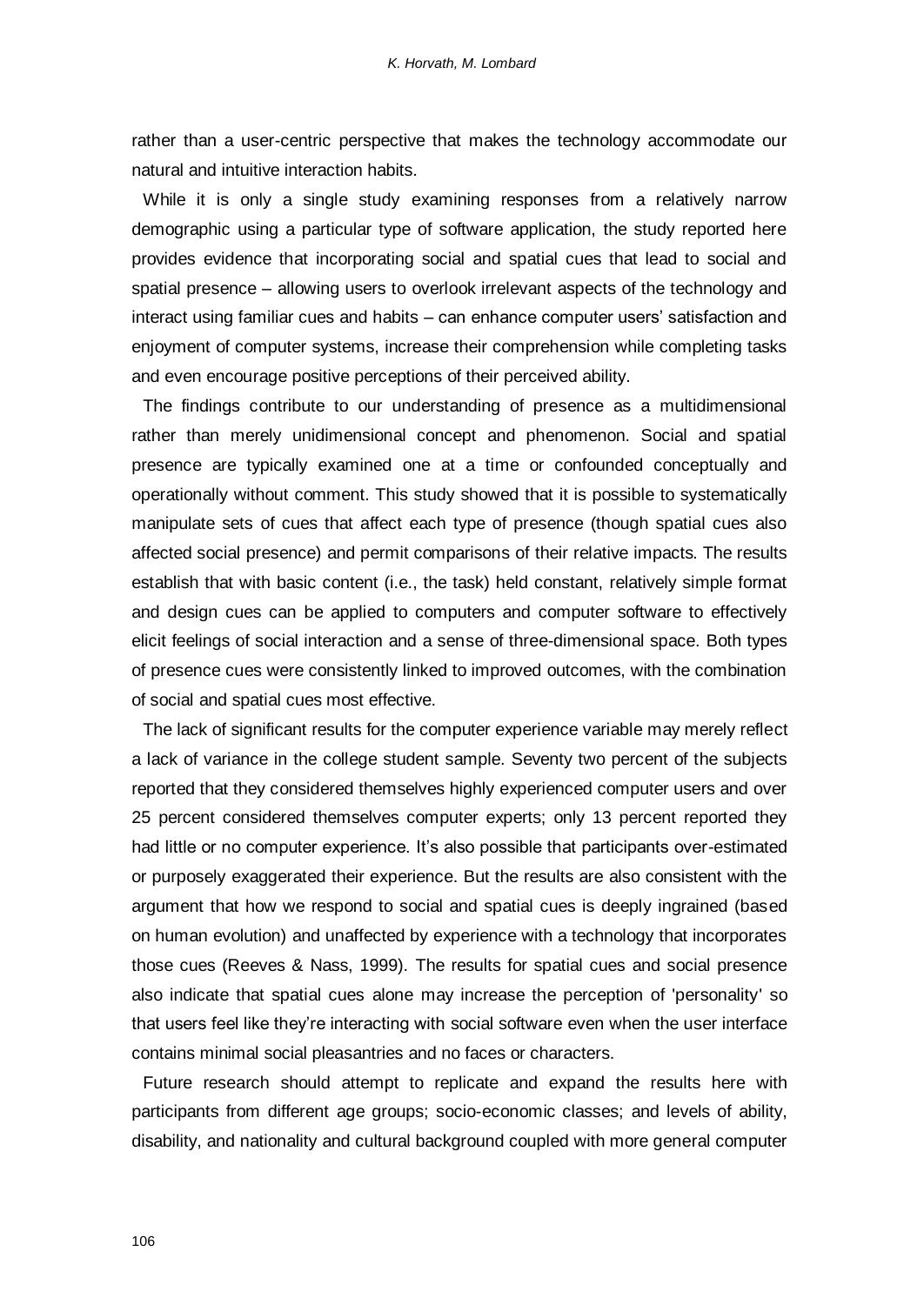applications (e.g., word processing). More generally, HCI, CMC, Artificial Intelligence (AI) and interface usability research and theory could usefully be expanded to incorporate the roles of social and spatial presence.

As technology rapidly evolves, techniques using the methods presented in this study, and previous social and spatial presence research, could be organized and combined into an integrated presence-based measurement and design evaluation tool. Classifying presence research findings regarding the effects of different manipulations of social and spatial cues, including those here, in different applications and contexts, could lead to an effective metric for evaluating the likely usability of prospective computer user-interfaces.

Usability studies and testing center on creating optimal experiences for computer users to elicit enjoyment and create satisfying experiences. Social and spatial cues and presence are well suited for corresponding user-centered theories and methodologies. Questions to consider with evaluation tools that incorporate manipulations and measures along the lines of those used in this study include: How much or little of an application should be optimized to appeal to human sensibilities? When an application is social-spatial rich, do new concerns arise? Under what circumstances does the inclusion of (types of) cues detract from usability, or merely become cost-ineffective? If appropriate types and levels of cues vary with demographic and personality attributes of users, could software be customized based on user responses to simple questionnaires before use?

The benefits of applying these findings in other contexts are potentially great. For example, incorporating social and spatial presence cues in the design of collaborative business tools could improve organizational and business interaction, work flow and efficiency (Rice, 1993; Rice, D"Ambra, & More, 1998; Scott & Timmerman, 1999). Providing familiar social (avatars and agents) and spatial environments (3-D conference rooms, boardrooms) may make working with CMC systems more like a real life interaction. AI-enhanced software agents could be effective mediators or consultants and specialize in areas such as international customs, languages or even human resource gender and racial issues (Agentweb, 2005; Bradshaw, 1997; Moon & Nass, 1996a). Presence cues could make massive information stores more usable (as seen in the film Disclosure (1994) in which the protagonist gains access to a virtual data storage room in a large corporation with the assistance of a virtual agent). Assistive technology for people with disabilities who want to use computers, applications or the Internet (American Disabilities Act, 2004; Universal Usability, 2004;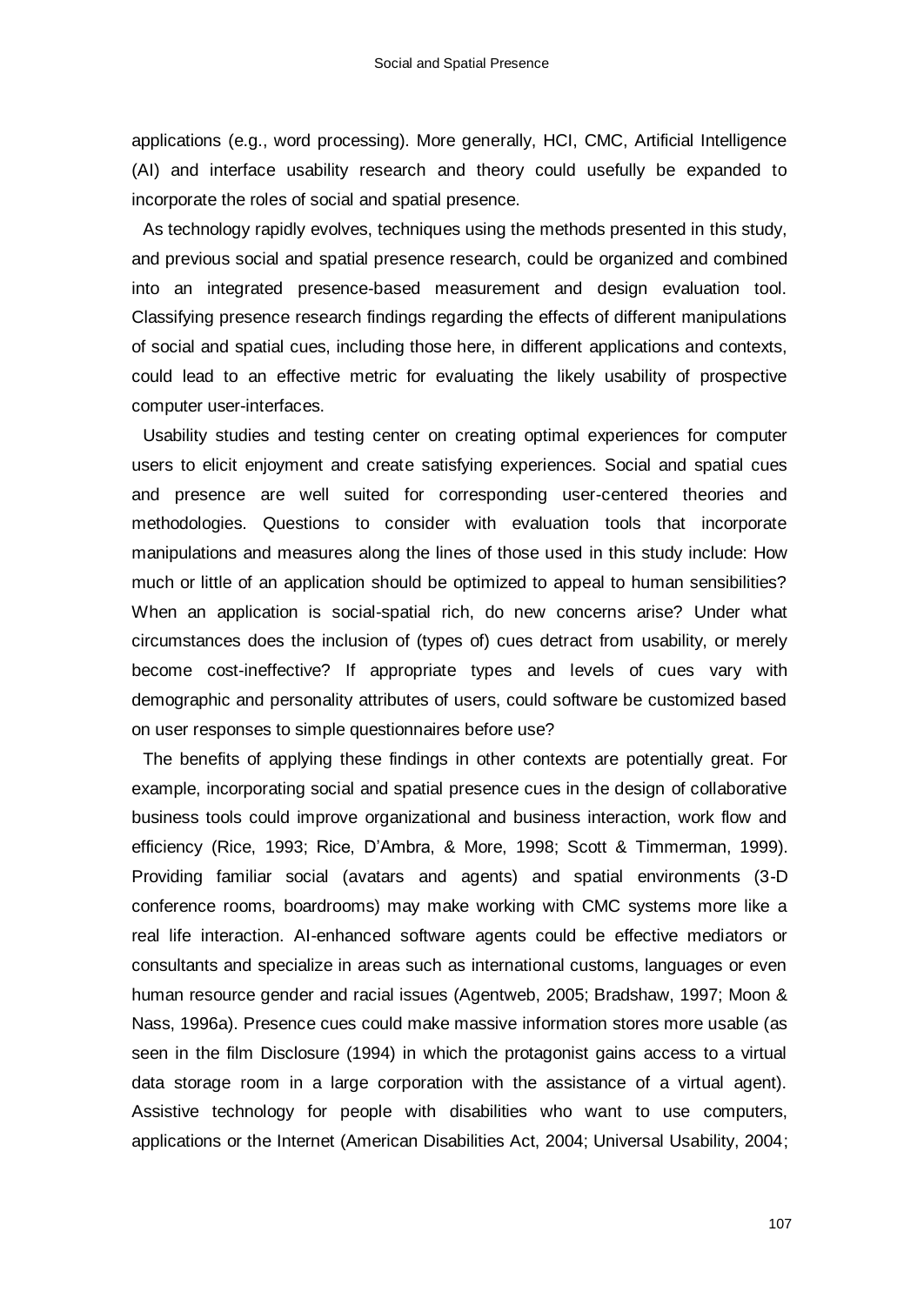Equal Access to Software and Information, 2005) could be enhanced with presencebased cues that compensate for user limitations (using one type of cue when the user is unable to process another).

Regardless of the application area, the results here provide new evidence of the value of applying telepresence scholarship in HCI and CMC in our continuing efforts to develop more successful computer use experiences.

# **7. References**

- Abkarian, G. G., King, P. R., & Krappes, T. L. (1987). Enhancing interaction in a difficult-to-test child: The PPVT-TV technique. *Journal of Learning Disabilities, 20*(5), 268-269.
- AgentWeb website. (2005). UMBC AgentWeb at the University of Maryland Baltimore County. Retrieved April 17, 2005, from, http://agents.umbc.edu

American Disabilities Act. (2004). Retrieved September 14, 2004, from http://ada.gov

- Association for the Advancement of Artificial Intelligence (2006). Retrieved April 2, 2006, from http://www.aaai.org
- Bailey, R. (1996). *Human Performance Engineering: Designing High Quality Professional User Interfaces for Computer Products, Applications and Systems (3rd Edition)*. Upper Saddle River, NJ: Prentice Hall.
- Biocca, F. (1995, May). *Presence.* Presentation presented for a workshop on Cognitive Issues in Virtual Reality, VR "95 Conference and Expo, San Jose, CA.
- Biocca, F., & Delaney, B. (1995). Immersive virtual reality technology. In Frank Biocca & Mark R. Levy (Eds.), *Communication in the age of virtual reality.* (pp. 57-124) Hillsdale, NJ: Lawrence Erlbaum Associates.
- Blythe, M. A., Monk, A. F., Overbeeke, K., & Wright, P. C. (Editors) (2003). *Funology: From usability to enjoyment.* Berlin: Kluewer Academic Publishers.

Bradshaw, J. (1997). *Software Agents.* Massachusetts: AAAI Press/The MIT Press.

- Byrne, M. D. (2001). Applying a Cognitive Architecture to HCI. Retrieved March 2, 2004, from http://chil.rice.edu/byrne/Pubs/byrneIJHCS.pdf
- Campanella Bracken, C., & Skalski, P. (2009). *Immersed in Media: Telepresense in Everyday Life.* New York: Routledge Communication Series.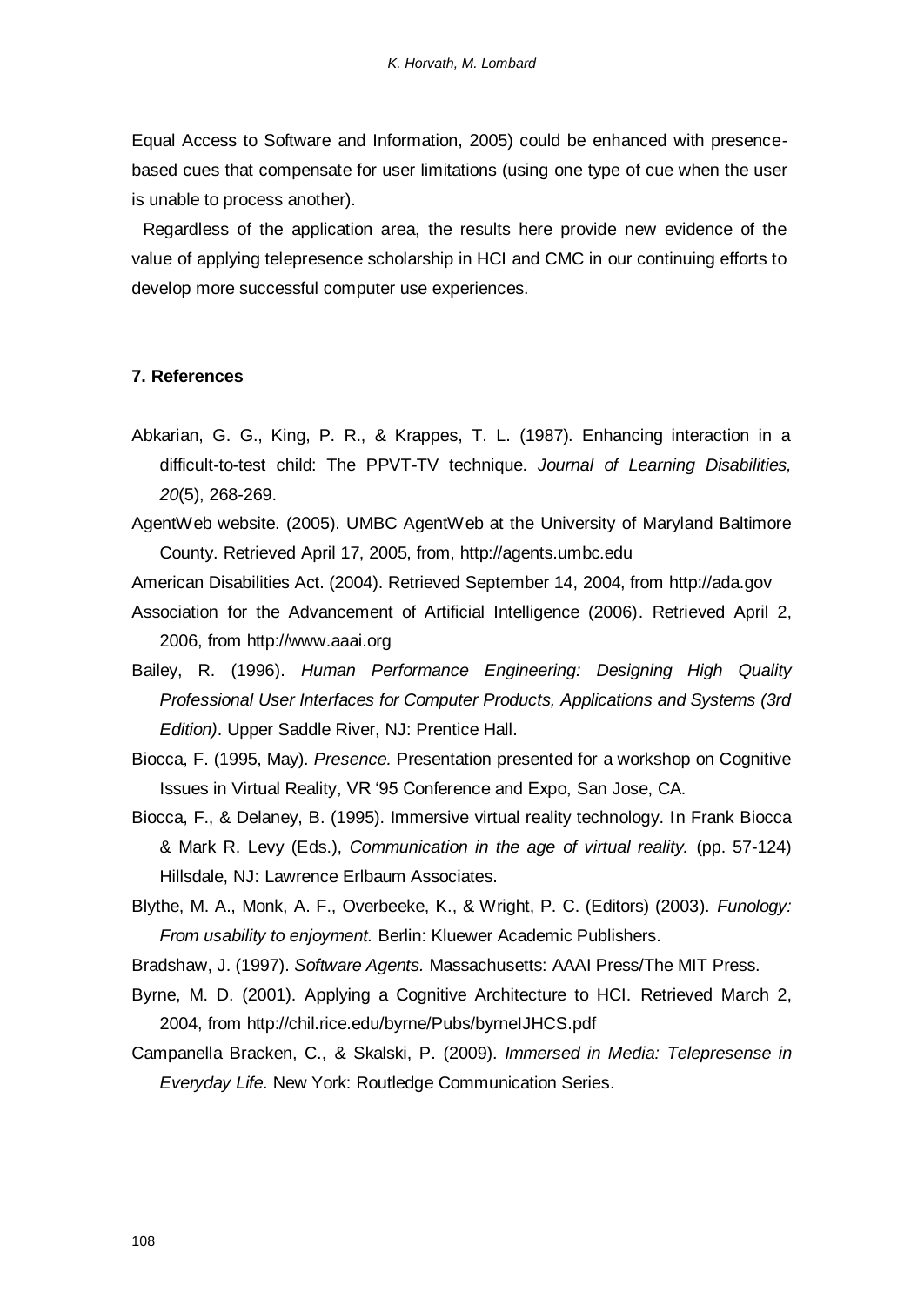- Chin, W. W., & Newsted, P. R. (1995). Research Report: The Importance of Specification in Causal Modeling: The Case of End-user Computing Satisfaction. *Information Systems Research, 6*(1), 73-81.
- Chu, G. C., & Schramm, W. (1967). *Learning from television: What the research says.* Washington D.C.: National Association of Educational Broadcasters.
- Crump, W. J., & Pfiel, T. (1995). A telemedicine primer: An introduction to the technology and an overview of the literature. *Archives of Family Medicine, 4*(9), 796-803.
- Dongier, M., Tempier, R., Lalinec-Michaud, M., & Meunier, D. (1986). Telepsychiatry: Psychiatric consultation through two-way television: A controlled study. *Canadian Journal of Psychiatry, 31*(1), 32-34.
- Equal Access to Software and Information. (2005). Retrieved November 14, 2010, from http://people.rit.edu/easi
- Field, A. (2009). *Discovering Statistics Using SPSS, Third Edition.* Newbury Park, CA: Sage Publications Ltd.
- Gillan, D. J., & Cooke N.J. (1995). Methods of Cognitive Analysis for HCI. Retrieved April 7, 2006, from http://www.sigchi.org/chi95/proceedings/tutors/dg2\_bdy.htm
- Gunawardena, C., & Zittle, F. (1997). Social presence as a predictor of satisfaction within a computer-mediated conferencing environment. *American Journal of Distance Education, 11*(3), 8-26.
- Hackman, M. Z., & Walker, K. B. (1990). Instructional communication in the televised classroom: The effects of system design and teacher immediacy on student learning and satisfaction. *Communication Education, 39*, 196-206.
- Hamit, F. (1995). From telemedicine to remote telepresence surgery. *Advanced Imaging, 10*(8), 21-35.
- Heeter, C. (1992). Being There: The subjective experience of presence. *Presence, 1*(2), 262-271.
- Held, R. M., & Durlach, N. I. (1992). Telepresence. *Presence, 1*(1), 109-112.
- Hoffmann, E. R., & Mortimer, R. G. (1994). Drivers' estimates of time to collision. *Accident Analysis and Prevention, 26*(4), 511-520.
- International Society for Presence Research. (2003). Retrieved October 15, 2009, from http://www.ispr.info
- Jerome, L. (1986). Telepsychiatry. *Canadian Journal of Psychiatry, 31*(5), 489.
- Krug, S. (2006). *Don't Make Me Think: A Common Sense Approach to Web Usability, 2nd Edition.* New Riders.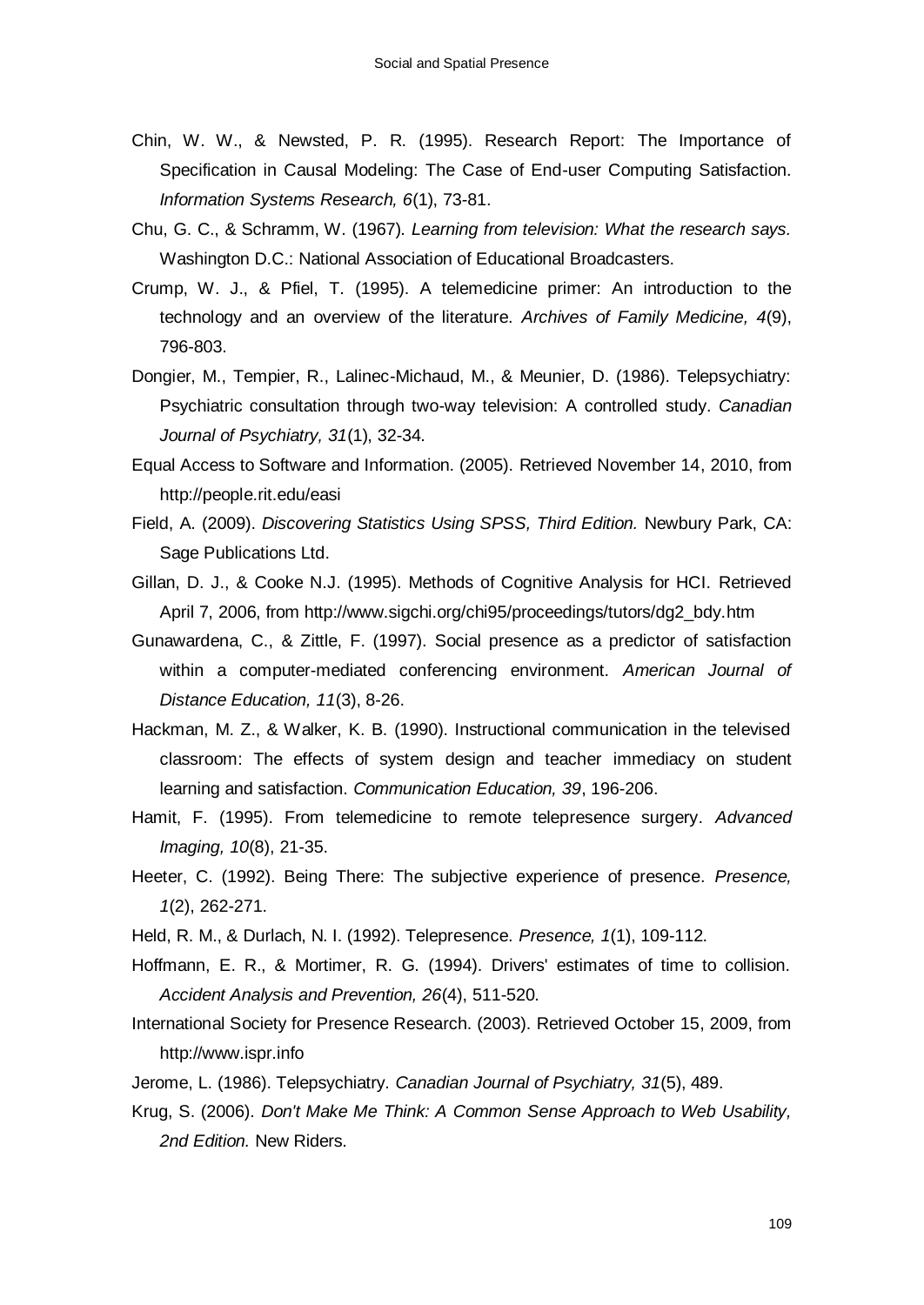- Law, E., Hvannberg, E., Cockton, G., Jeffries, R., & Wixon, D. (2008). *Maturing Usability: Quality in Software, Interaction and Value (Human-Computer Interaction Series).* Berlin: Springer-Verlag.
- Lawrence, M., & Low, G. (1993). Exploring Individual User Satisfaction Within User-Led Development. *MIS Quarterly, 17*(2), 195-208.
- Lombard, M. (1995). Direct responses to people on the screen: Television and personal space. *Communication Research, 22*(3), *288-324*.
- Lombard, M., Ditton, T. (1997). At the heart of It all: the concept of presence. *Journal of Computer Mediated Communication, 3*(2). Retrieved from http://jcmc.indiana.edu/vol3/issue2/lombard.html.
- Lombard, M., Ditton, T. B., Crane, D., Davis, B., Gil-Egui, G., Horvath, K., Rossman, J., & Park, S. (2000). *Measuring presence: a literature-based approach to the development of a standardized paper-and-pencil instrument.* Presented at the Third International Workshop on Presence, Delft, The Netherlands*.* Retrieved July 15, 2003, from http://www.matthewlombard.com/P2000.htm
- Lombard, M., Ditton, T., & Weinstein, L. (2009). *[Measuring telepresence: The Temple](http://www.temple.edu/ispr/prev_conferences/proceedings/2009/Lombard_et_al.pdf)  [Presence Inventory.](http://www.temple.edu/ispr/prev_conferences/proceedings/2009/Lombard_et_al.pdf)* Presented at the Twelfth International Workshop on Presence, Los Angeles, California, USA. Retrieved April 30, 2010, from http://www.temple.edu/ispr/prev\_conferences/proceedings/2009/Lombard\_et\_al.pdf
- Lombard, M., & Jones, M. T. (in press). Defining presence*.* In F. Biocca, W.A. Ijsselsteijn, J. Freeman, & M. Lombard (Editors), *Immersed in Media: Telepresence Theory, Measurement and Technology.* New York: Routledge.
- McLeod, R. W., & Ross, H. E. (1981). Optic-flow and cognitive factors in time-tocollision estimates. *Perception, 12*, 417-423.
- McNally, R. (1987). Preparedness and phobias: A review. *Psychological Bulletin, 101*(2), 283-303.
- Moon, Y. & Nass, C. (1996a). Adaptive agents and personality change: Complimentary versus similarity as forms of adaptation. *Proceedings of the CHI Conference, April 13-18, Vancouver, British Columbia, Canada.*
- Moon, Y. & Nass, C. (1996b). How "real" are computer personalities? Psychological responses to personality types in human-computer interaction. *Communication Research, 23*(6), 651-674.
- Moore, G. (1997). Sharing faces, places and spaces, the Ontariao telepresence project field studies. In Finn, K. E., Sellen, A.J., & Wilbur, S. B. (Eds.) *Video-Mediated Communication.* Mahwah, NJ: Lawrence Erlbaum Associates.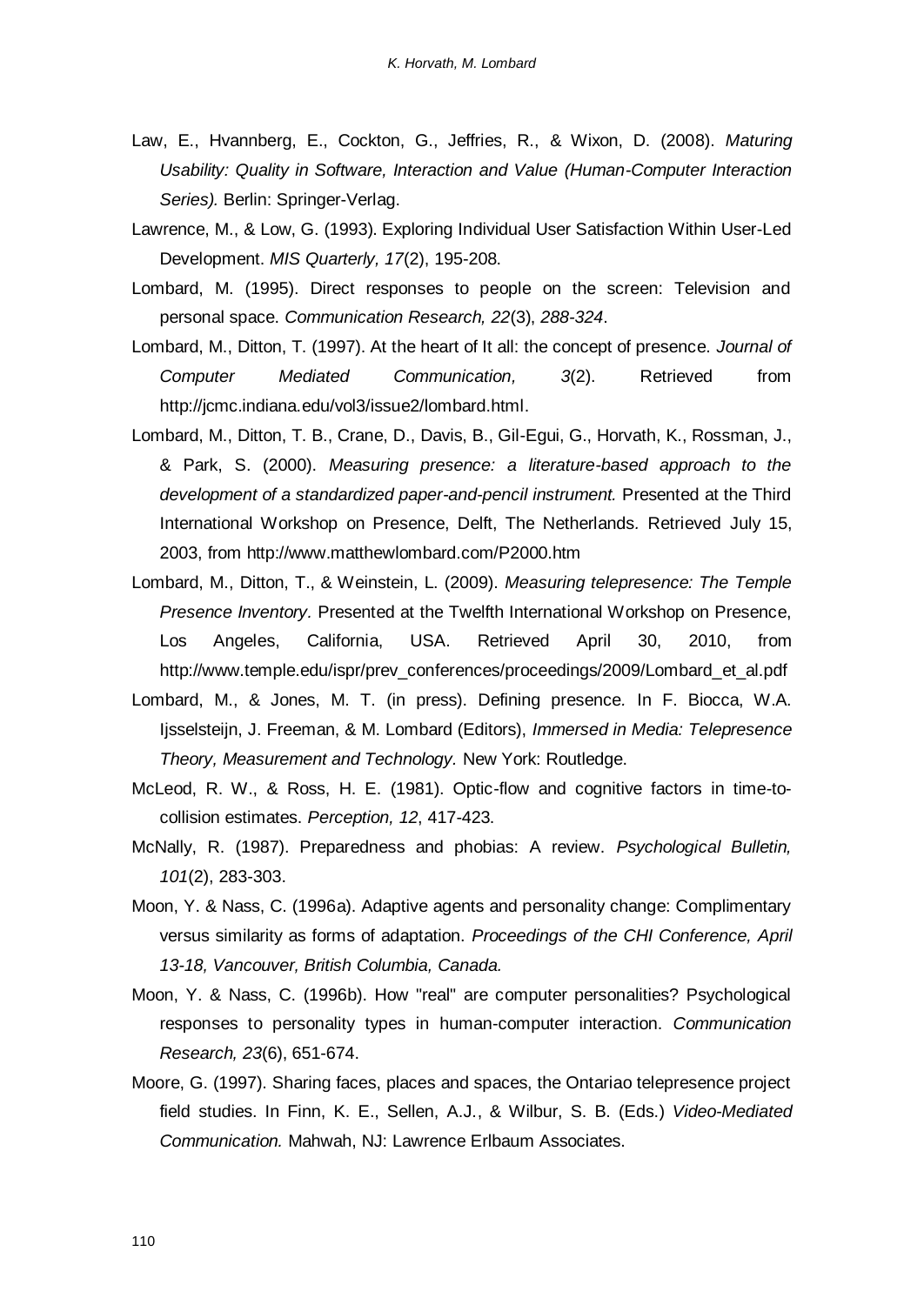- Nass, C., & Brave, S. (2005). *Wired for Speech: How Voice Activates and Advances the Human Computer Relationship.* Cambridge, MA: MIT Press.
- Nass, C., Fogg, B. J., & Moon, Y. (1996). Can computers be teammates? *International Journal of Human-Computer Studies, 45*(6), 669-678.
- Nass, C.I., & Green, N. (1993). *Engendering computers: Gender of voice and stereotyping of computers.* Presented at the annual conference of the International Communication Association, Miami, FL.
- Nass, C., Lombard, M., Henriksen, L., & Steuer, J. (1995). Anthropocentrism and computers. *Behaviour and Information Technology, 14*(4), 229-238.
- Nass, C., & Moon, Y. (1996). Localized autocorrelation diagnostic statistic for sociological models: Time-series, network, and spatial datasets. *Sociological Methods and Research, 25*(2), 223-247.
- Nass, C., Moon, Y., Fogg, B. J., Reeves, B., & Dryer, D. C. (1995). Can computer personalities be human personalities? *International Journal of Human-Computer Studies, 43*, 223-239.
- Nass, C., Reeves, B., & Leshner, G. (1996). Technology and roles: A tale of two TVs. *Journal of Communication, 46*(2), 121-128.
- Nass, C., Steuer, J., Tauber, E., & Reeder, H. (1993, April). Anthropomorphism, agency and ethopoeia: Computers as social actors. *Presented at INTERCHI'93 conference of the ACM/SIGCHI and the IFIP, Amsterdam, The Netherlands.*
- Nass, C., Steuer, J. S., & Tauber, E. (1994). Computers are social actors. *Proceeding of the CHI Conference, 72-77, Boston, MA.*
- Nicovich, S. G., Boller, G. W., & Cornwell, T. B. (2005). Experienced presence within computer-mediated communications: Initial explorations on the effects of gender with respect to empathy and immersion. *Journal of Computer-Mediated Communication, 10*(2), article 6. http://jcmc.indiana.edu/vol10/issue2/nicovich.html
- Nielsen, J. (1993). *Usability Engineering (Interactive Technologies).* Maryland Heights, MO: Academic Press.
- Nielsen, J. (2003). Usability 101: Introduction to usability. Retrieved April 29, 2010, from www.useit.com/alertbox/20030825.html
- Norman, D. (1990). *The design of everyday things.* New York: Doubleday Currency.
- Nosper et al. (2005). Exploring the relationships between the usability of a medium and the sense of Spatial Presence perceived by the user. *Proceedings of the Presence 2005 Conference: the eighth annual international workshop on presence, September 21-23, 2005 University College London.*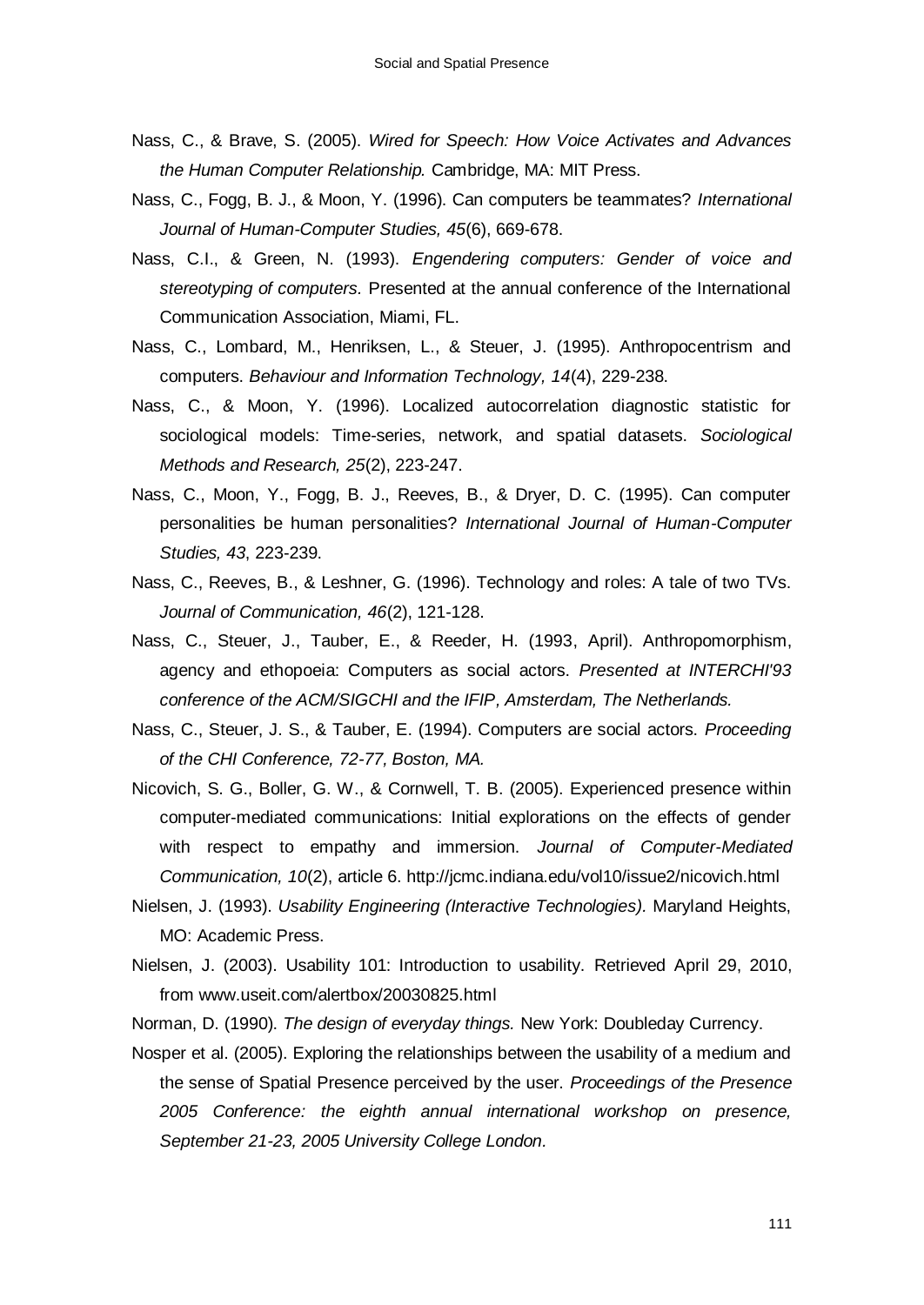- Nowak, K., & Biocca, F. (2003). The Effect of the Agency and Anthropomorphism on Users" Sense of Telepresence, Copresence, and Social Presence in Virtual Environments. *Presence, 12*(5), 481-494.
- Ota, D., Loftin, B., Saito, T., Lea, R., & Keller, J. (1995). Virtual reality in surgical education. *Computers in Biology and Medicine, 25*(2), 127-137.
- Perlman, G. (1997). Practical usability evaluation. *Published in CHI97 March, 1997. Retrieved August 15, 2004, from* http://www.sigchi.org/chi97/proceedings/tutorial/gp.htm

Picard, R. (1998). *Affective computing.* Cambridge, MA: The MIT Press.

- Preece, J., Rogers, Y., Sharp, H., Benyon, D., Holland, S., & Carey, T. (1994). *Humancomputer interaction.* Boston, MA: Addison-Wesley.
- Pruitt, J., & Adlin, T. (2006). *The Persona Lifecycle: Keeping People in Mind Throughout Product Design (Interactive Technologies).* San Francisco: Morgan Kaufman Publishers.
- Reeves, B., & Nass, C. (1996). *The media equation how people treat computers, television, and new media like real people and places.* Cambridge, MA: University Press.
- Reeves, B., & Nass, C. (2000). Perceptual Bandwidth. *Communications of the ACM, 43*(3), 65-70.
- Rice, R.E. (1984). *The new media: communication, research and technology.* Beverly Hills, CA: Sage Publications.
- Rice, R. E. (1992). Task analyzability, use of new medium and effectiveness: A multisite exploration of media richness. *Organization Science, 3*(4), 475-500.
- Rice, R. E. (1993). Media appropriateness: using social presence theory to compare traditional and new organizational media. *Human Communication Research, 19*(4), 451-484.
- Rice, R. E., D"Ambra, J., & More, E. (1998). Cross-cultural comparison of organizational media evaluation and choice. *Journal of Communication, 48*(3), 3- 26.
- Scott, B., & Neil, T. (2009). *Designing Web Interfaces: Principles and Patterns for Rich Interactions.* North Sebastopol, CA: O'Reilly.
- Scott, C. R., & Timmerman, C. E. (1999). Communication technology user and multiple workplace identifications among organizational teleworkers with varied degrees of virtuality. *IEEE Transactions on Professional Communication, 42*(4), 240-260.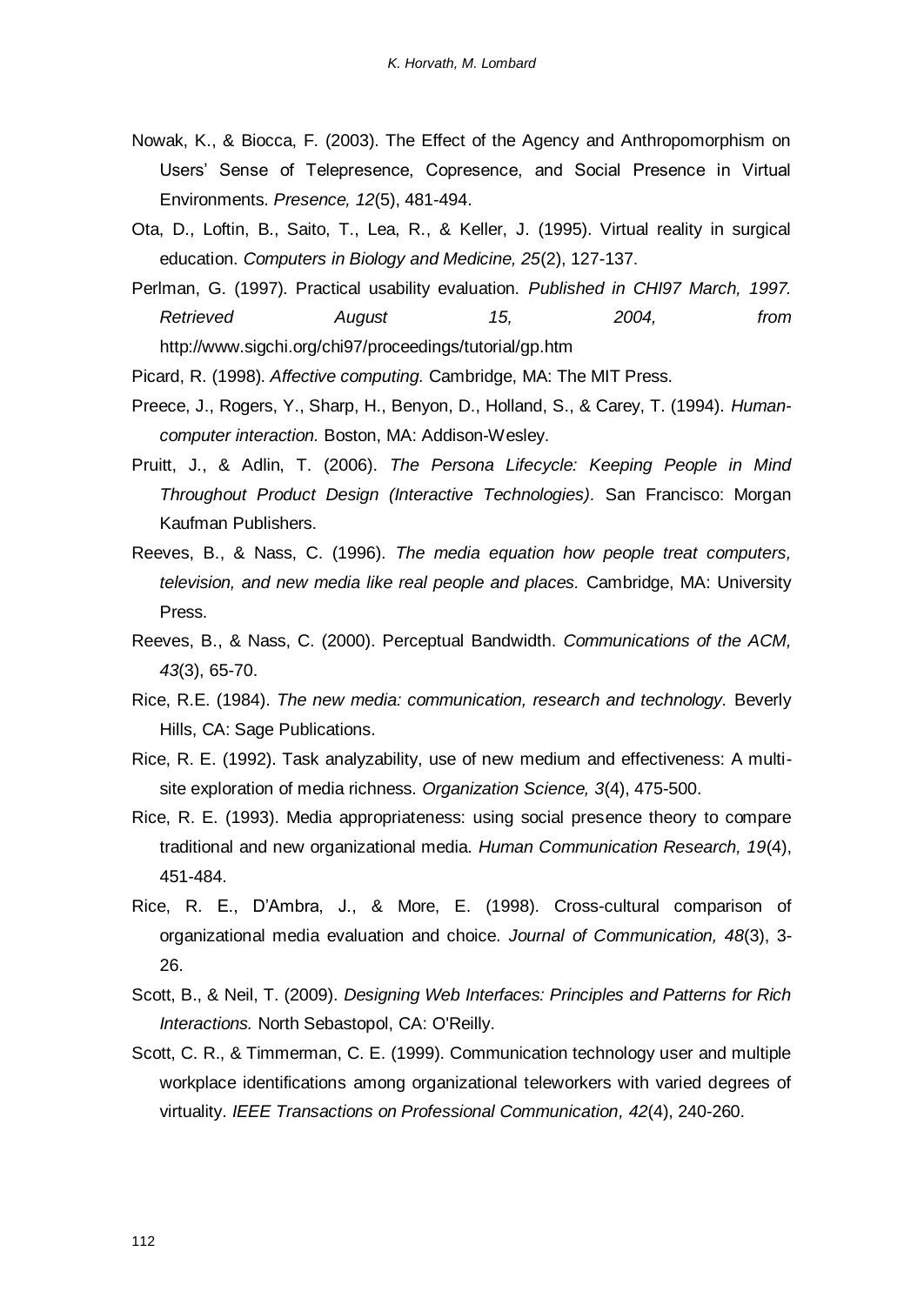- Shackel, B., Preece, J., & Keller, L. editors (1990). *Human factors and usability. In Human-Computer Interaction: Selected Readings.* Prentice Hall.
- Shiva, G. (2000). *Computer Design and Architecture*. New York: Harper Collins.
- Shneiderman, B., Plaisant, C., Cohen, M., & Jacobs S. (2010). *Designing the User Interface: Strategies for Effective Human-Computer Interaction (5th Edition).* Boston, MA: Addison-Wesley.
- Short, J., Williams, E., & Christie, B. (1976). *The social psychology of telecommunications.* London: Wiley.
- So, H., & Brush, T. (2008). Student perceptions of collaborative learning, social presence and satisfaction in a blended learning environment: Relationships and critical factors. *Computers & Education, 51*(1), 318-336.
- Sproull, L., & Kiesler, S. (1991). *Connections: new ways of working in the networked organization.* The MIT Press, Cambridge, MA, USA.
- Stoker, C. R., Barch, D. R., Hine III, B. P., & Barry, J. (1995). Antarctic undersea exploration using a robotic submarine with a telepresence user interface. *IEEE Expert, 10*(6), 14-23.
- Sylaiou, S., Mania, K., Karoulis, A., & White, M. (2010). Exploring the relationship between presence and enjoyment in a virtual museum. *International Journal of Human-Computer Studies archive, 68*(5), 243-253.
- Tidwell, J. (2005). *Designing Interfaces: Patterns for Effective Interaction Design.* North Sebastopol, CA: O'Reilly.
- Universal Usability.org. (n.d.). Retrieved May 2, 2004, from http://universalusability.org
- Wiesenfeld, B., Raghuram, S., & Garud, R. (1998). Communication patterns as determinants of organizational identification in a virtual organization. *The Journal of Computer Mediated Communication, 3*(4). Retreived from http://jcmc.indiana.edu/vol3/issue4/wiesenfeld.html
- Weiser, M. (1993). Some Computer Science Issues in Ubiquitous Computing. *Communications of the ACM archive, Special issue on computer augmented environments: back to the real world, 36*(7), 75-84.
- Xerox Palo Alto Research Center for ubiquitous computing. Retrieved April 16, 2003 from, http://www.ubiq.com.
- Yan, Y., & Ouhyoung, M. (1994). A three dimension building authoring tool based on line-drawing understanding. In T. Rongxi (Ed.), *Proceedings of the Fourth International Conference on Computer-Aid Drafting, Design, and Manufacturing*